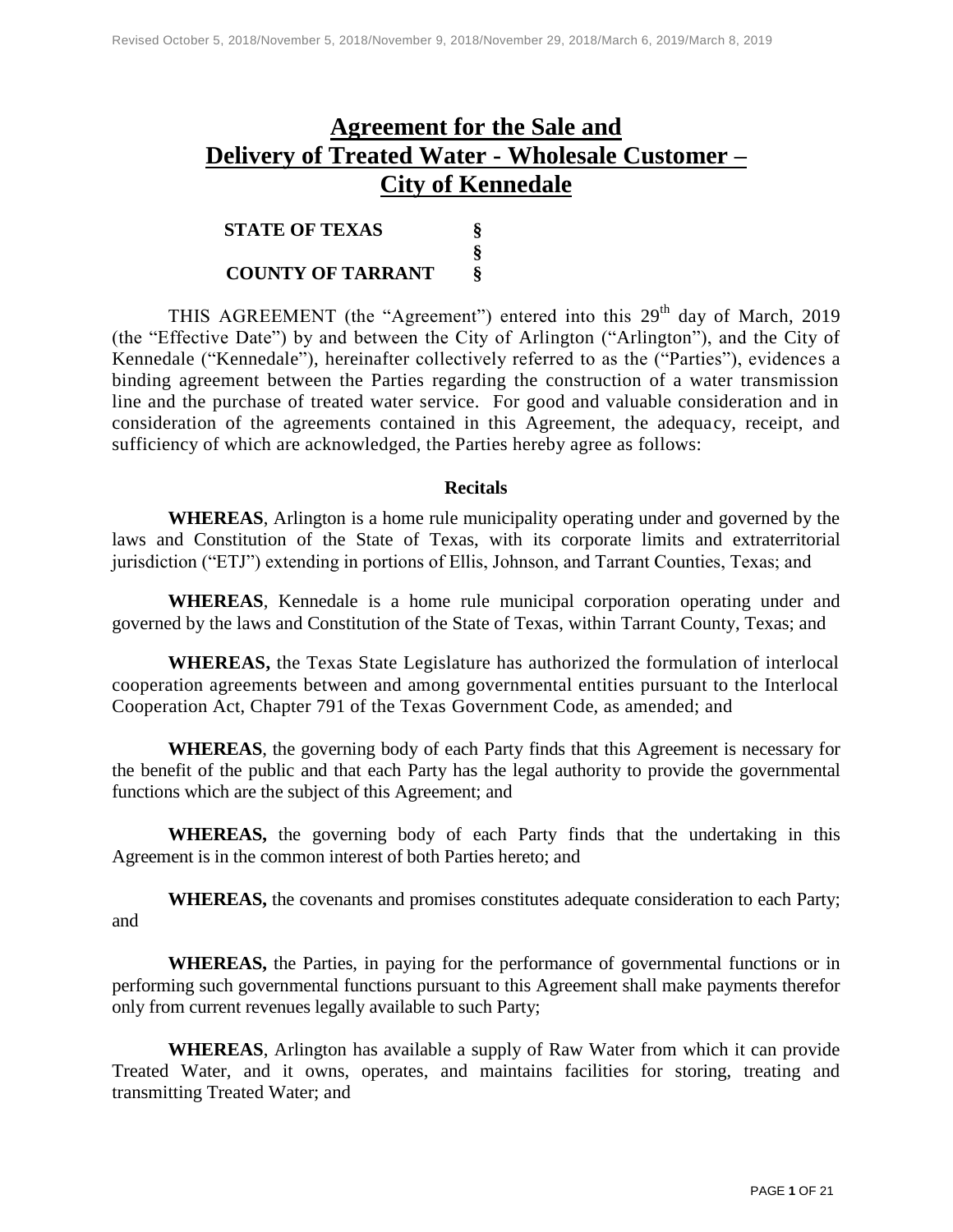**WHEREAS**, it is deemed to be in the best interest of both Arlington and Kennedale that said Parties do enter into a mutually satisfactory agreement by means of which Kennedale may obtain Treated Water from Arlington; and

**WHEREAS**, Kennedale owns, operates and maintains a distribution system to furnish water service to the customers within its service area; and

**WHEREAS**, the Parties desire to cooperate in the construction of the Treated Water Transmission Line to be constructed within the corporate limits of Arlington to connect to the Kennedale Water System in order to provide Treated Water to Kennedale; and

**NOW, THEREFORE,** pursuant to and permitted by the laws of the State of Texas, for and in consideration of the covenants, conditions and undertakings hereinafter described, and subject to each and every term and condition of this Agreement, the Parties contract, covenant and agree as follows:

#### **ARTICLE I Findings and Purpose**

- **1.1 Recitals.** The recitals hereinabove set forth are incorporated herein for all purposes and are found to be true and correct.
- **1.2 No Grant of Equity or Ownership**. Unless otherwise stated, no provision of this Agreement shall be construed to create any type of joint or equity ownership of any property or any partnership or joint venture. Unless otherwise stated, neither this Agreement, nor any acts of the Parties hereunder, nor Kennedale's payments, shall be construed as granting to or otherwise vesting in Kennedale any right, title, interest, or equity in the Arlington Raw Water System nor in the Arlington Treated Water System or any element thereof.
- **1.3 Purpose**. This Agreement provides the terms and conditions whereby Treated Water may be purchased by Kennedale from Arlington. Further, this Agreement provides for the cost of the Treated Water Transmission Line to provide Treated Water to the Kennedale Water System.

#### **ARTICLE 2 Definitions and Interpretation**

**2.1 Definitions.** The following terms and expressions used in this Agreement shall mean:

*Agreement* means this "Agreement for the Sale and Delivery of Treated Water – Wholesale Customer – City of Kennedale" and any subsequent amendments agreed to in writing by the Parties.

*Arlington Raw Water System* means all facilities, structures, improvements, property, rights, certificates of adjudication, permits, licenses, certificates, contracts and other property of any nature whatsoever, now or hereafter owned by Arlington, in connection with the storage, diversion, transportation, and delivery of Raw Water.

*Arlington Treated Water System* means all facilities, structures, improvements, property, rights, permits, licenses, certificates, and other property of any nature whatsoever, now or hereafter owned by Arlington, in connection with the diversion,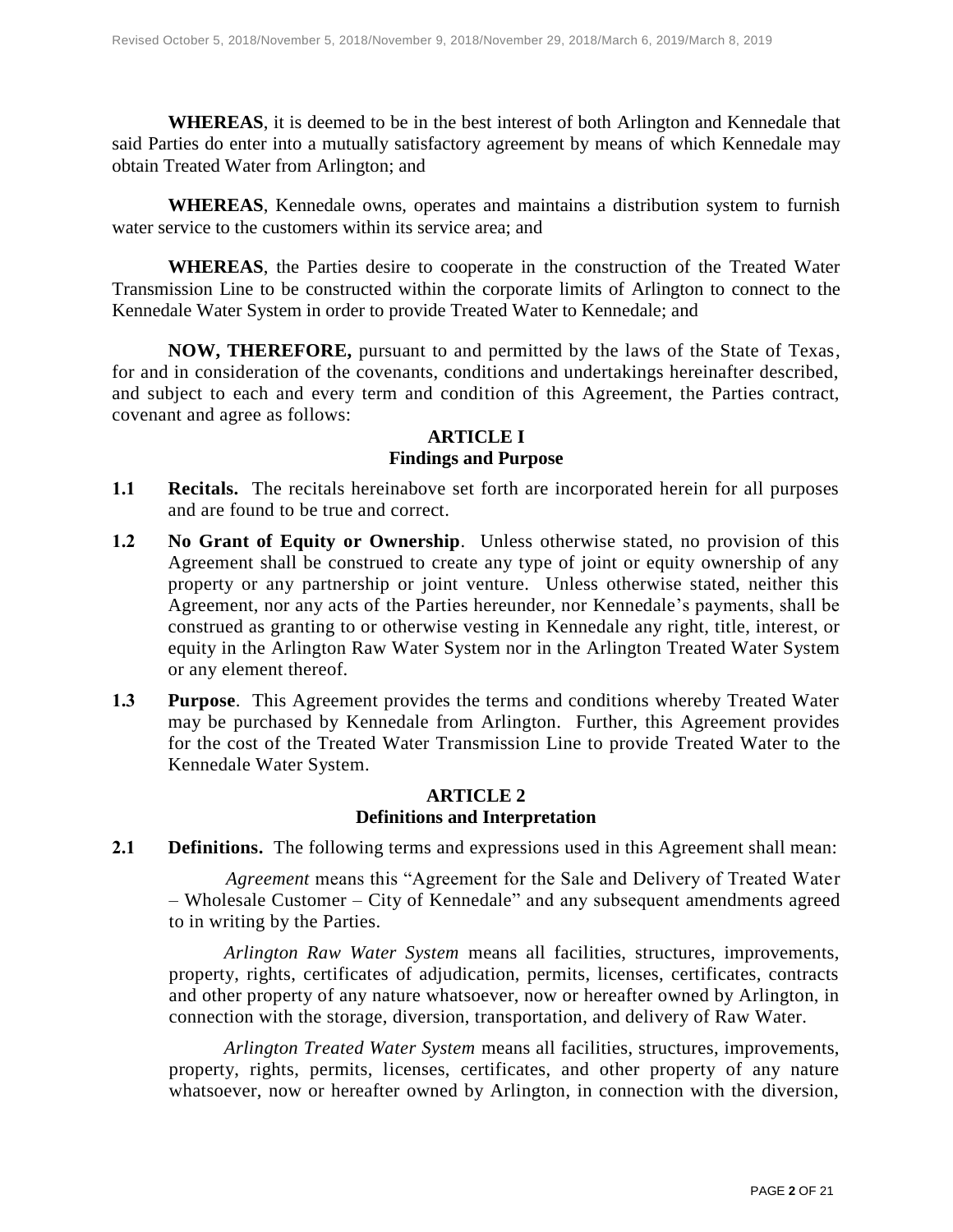storage, transportation, treatment, and delivery of Treated Water to Kennedale at the Delivery Point.

*AWWA* means the American Water Works Association.

*Business Day* means any Day other than Saturdays, Sundays and Arlington published holidays.

*CCN* means certificate of convenience and necessity issued by the Public Utility Commission or any predecessor or successor agency of the State of Texas.

*Day* means a 24-hour period from 12:00 a.m. to 11:59 p.m.

*Delivery Point* means the point at which Arlington agrees to deliver Treated Water under this Agreement. The location of the Delivery Point is approximately 1004 Little School Road and is shown on Exhibit A. The Parties may mutually agree upon additional delivery points.

*Demand Management* means water conservation or rationing measures imposed on Kennedale necessitated by Arlington or TRWD rationing the use of Water to its retail customers.

*Effective Date* means the date this Agreement is executed as shown on the signature page.

*Emergency* means a bona-fide emergency condition created by unforeseeable mechanical failure, by unprecedented high rate of Treated Water usage, such as might result from a major fire or a major water main break, or by circumstances beyond the Parties' control.

*Expiration Date* means the last day this Agreement is in effect pursuant to Section 8.1, absent the renewal of this Agreement.

*Fiscal Year* is the fiscal year of Arlington from October 1 through September 30.

*GPM or gpm* means gallons per minute.

*Kennedale Water System* means all facilities, structures, improvements, property, rights, permits, licenses, certificates, and other property of any nature whatsoever, now or hereafter owned by Kennedale, in connection with the diversion, storage, transportation, treatment, and delivery of Treated Water to customers of Kennedale.

*Maximum Allowed Daily Demand* means a Maximum Day Usage of 2.0 MGD unless a mutually agreed upon change is made by the Parties in writing.

*Maximum Allowed Rate of Flow* means the maximum allowed usage on a per minute basis which shall not exceed 1,500 gpm for this Agreement unless mutually agreed upon by the Parties in writing.

*Maximum Day Usage* means the measured daily maximum usage as determined through Meter readings.

*Meter(s)* means the metering facility or devices installed or to be installed at the Metering Point to measure the amount of Treated Water delivered to Kennedale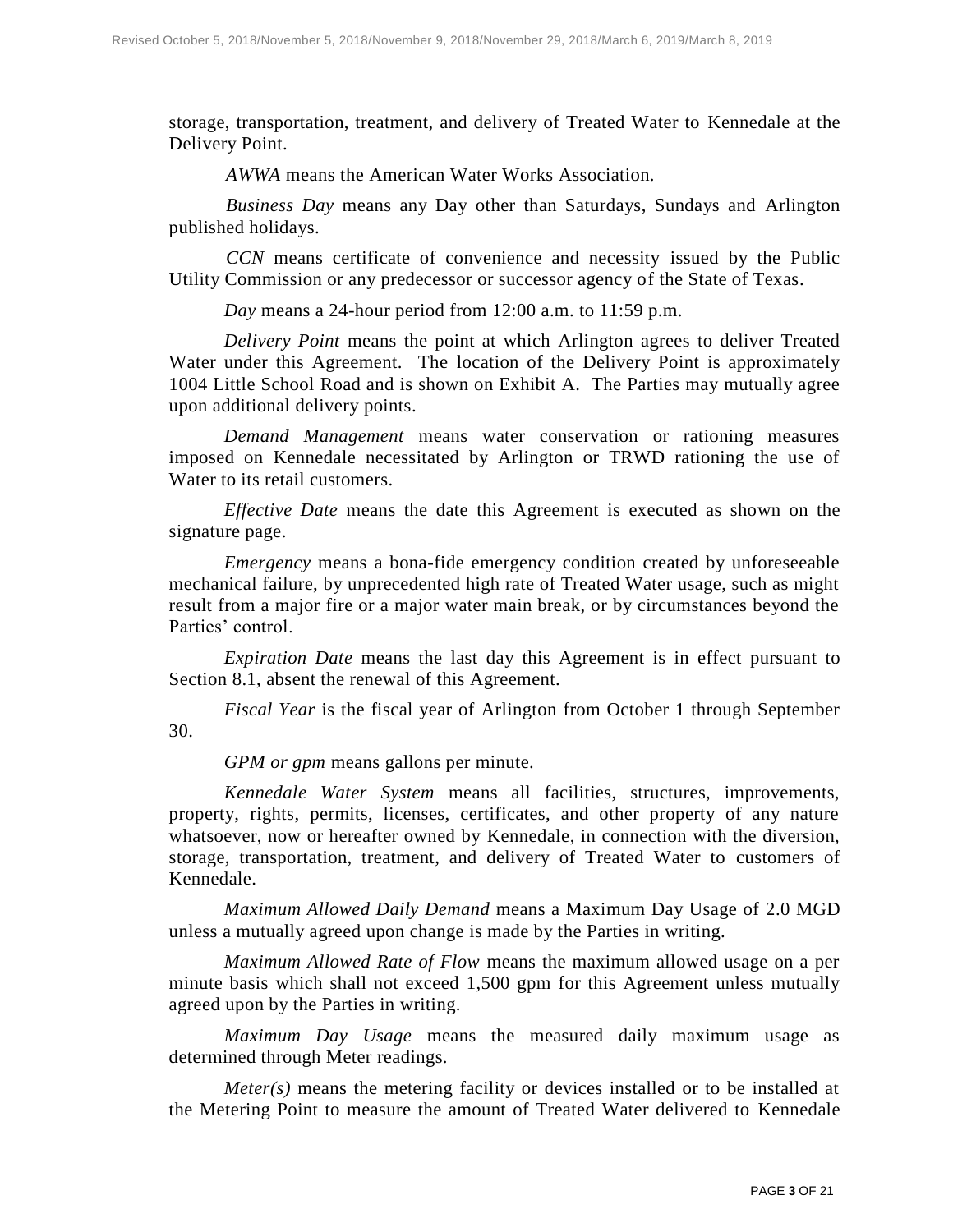by Arlington as provided in this Agreement. If necessary, installation shall include a back flow device in order to prevent back flow of water into the Arlington Treated Water System.

*Metering Point* means the location at which the Meter(s) is installed.

*MGD* means million gallons per day.

*Operation and Carrying Cost* means the cost by Arlington to provide Treated Water to Kennedale. Such costs shall include management, maintenance, debt service, and other costs related to the provision of Treated Water to Kennedale.

*Party* means either Arlington or Kennedale, and "Parties" means Arlington and Kennedale, collectively.

*Rate of Flow* means usage on a per minute basis (i.e., gallons per minute  $(gpm)).$ 

*Rate Year* means each twelve-month period beginning January 1 and ending December 31 of the same calendar year.

*Raw Water* means water that is purchased by Arlington from TRWD and is in its natural state prior to treatment.

*Raw Water Charge* means the charge calculated by applying the Raw Water Rate to the number of gallons of Treated Water provided to Kennedale by Arlington as measured by the Meter(s) and billed on a monthly basis.

*Raw Water Rate* means the raw water rate charged to Arlington for Raw Water by TRWD.

*Regulatory Costs* means all costs, fees, charges, tariffs, or penalties imposed by the State of Texas, the U.S. Government, any local regulatory entity, or any agency thereof.

*Regulatory Requirements* means all applicable requirements and provisions of federal, state, and county constitutions, laws, statutes, rules, regulations and ordinances enacted or issued from time to time, including, without limitation, all applicable sections of the Texas Water Code and the rules and regulations of the Texas Commission on Environmental Quality, Public Utility Commission, and the Texas Administrative Code, and all judicial and administrative orders, judgments, and decrees of any governmental authority having jurisdiction concerning the matters contained herein issued from time to time.

*Treated Water* means water treated by Arlington so that it is potable water meeting the minimum water quality requirements for human consumption as prescribed by the Texas Commission on Environmental Quality or other appropriate regulatory agency with jurisdiction.

*Treated Water Transmission Line* means the water transmission line that is funded by Kennedale up to the Delivery Point, and is to be installed in the general location identified and being wholly or partially constructed as shown in Exhibit A. Said line will be maintained by Kennedale, including replacement and repair costs.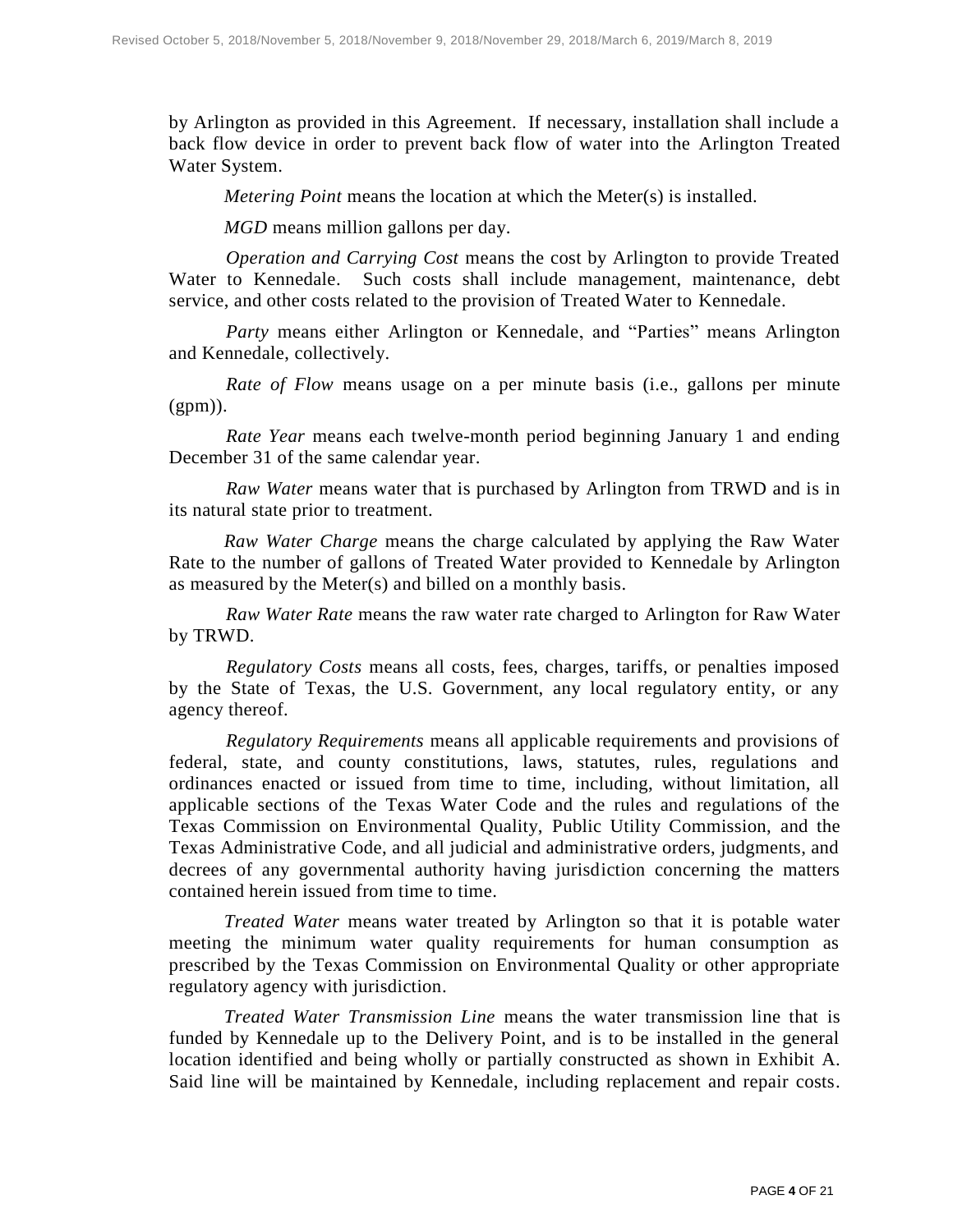Should Arlington install said line at Kennedale's expense, it shall be done at Arlington's cost.

*TRWD* means the Tarrant Regional Water District.

*Volume Charge* means the charge calculated by applying the Volume Rate to the number of gallons of Treated Water provided to Kennedale by Arlington as measured by the Meter(s) and billed on a monthly basis.

*Volume Rate* means the dollar amount per 1,000 gallons applied to Kennedale's metered usage of Treated Water in order to calculate the Volume Charge. The Volume Rate includes to following costs associated with providing Treated Water to Kennedale:

- i. Arlington's raw water costs from TRWD, which are captured within the Raw Water Rate;
- ii. Electrical costs;
- iii. Chemical costs;
- iv. Regulatory Costs; and
- v. Operation and Carrying Cost.

*Water* means Raw Water or Treated Water, or both Raw and Treated Water, as indicated by the context in which the word appears.

*Water Conservation* means those practices, techniques, and technologies that will reduce the consumption of water, reduce the loss or waste of water, improve efficiency in the use of water, and/or increase the recycling and reuse of water.

*Wholesale Customer* means the class of customers, including, but not limited to Kennedale, to whom, under the terms of a specific agreement, Arlington sells and provides Treated Water for re-sale.

- **2.2 Interpretations**. The following principles shall control the interpretation of this Agreement:
	- **(a)** Unless otherwise stated, reference to any document, other than a license, certificate of adjudication or permit, means the document as amended or supplemented from time to time.
	- **(b)** Reference to any party or governmental regulatory agency means that entity and its successors and assigns.
	- **(c)** Misspelling of one or more words in this Agreement shall not void the Agreement. Such misspelled words shall be read so as to have the meaning apparently intended by the Parties.
	- **(d)** Words of any gender used in this Agreement shall be held and construed to include any other gender.
	- **(e)** Words in the singular number shall be held to include the plural, unless the context otherwise requires.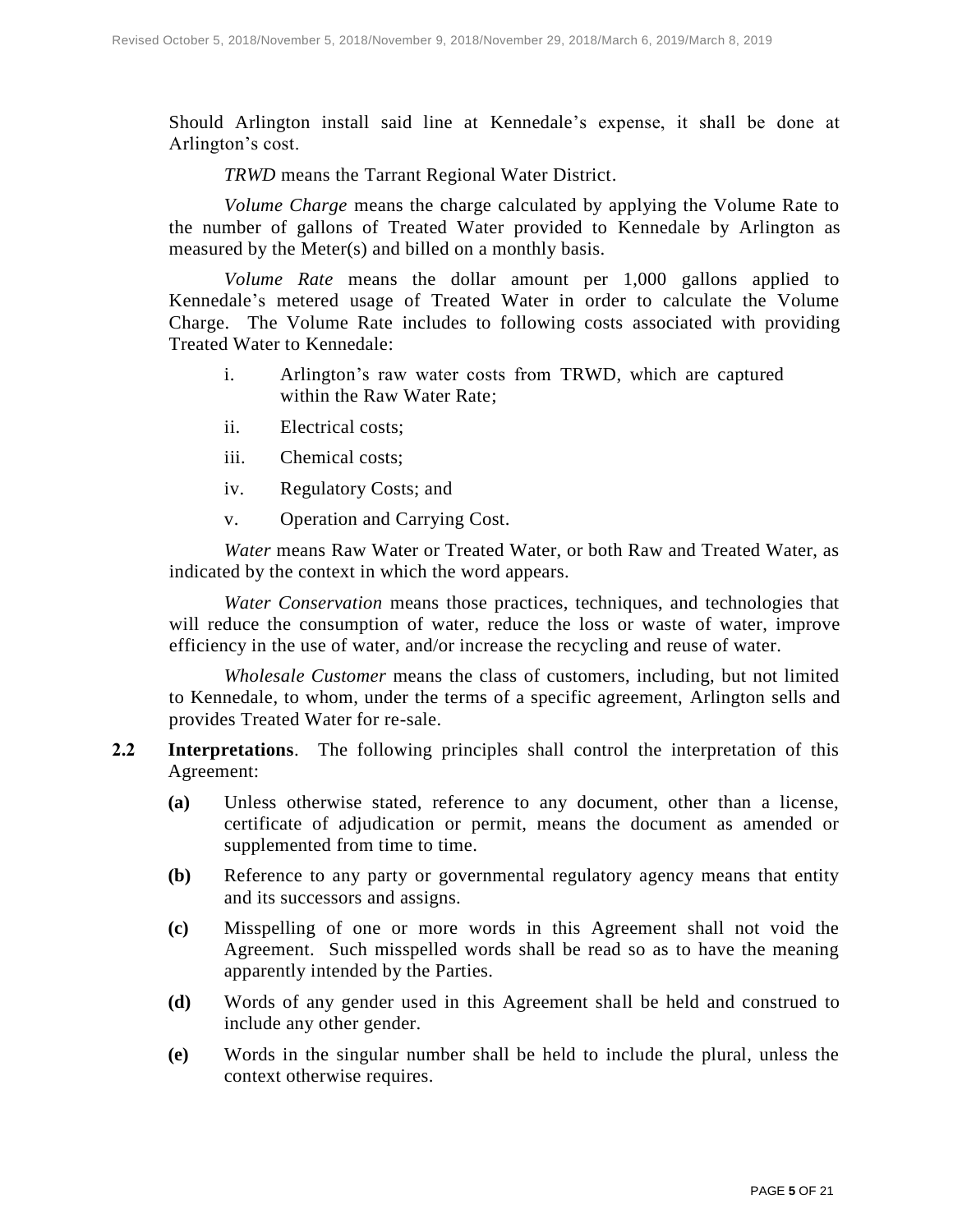**(f)** Articles and headings contained herein are for convenience and reference and are not intended to define or limit the scope of any provision of this Agreement.

# **ARTICLE 3 Water Provided Under Agreement**

#### **3.1 Treated Water**.

- **(a) Delivery and Acceptance**. Subject to the successful connection of one way interconnection at delivery point(s), Arlington agrees to furnish and sell to Kennedale Treated Water delivered at the Delivery Point up to the limits, and at the times, set forth in this Agreement or such lesser amount as Arlington may be able to supply in the event of an Emergency. Kennedale agrees to accept delivery under the conditions of this Agreement and to pay for the water in accordance with the terms herein.
- **(b) Source of Supply and Capacity.** Arlington's agreement to make Treated Water available is limited to the extent that Raw Water is available and the extent to which capacity is available in the Arlington Treated Water System as determined in the sole discretion of Arlington.
- **(c) Additional Water.** To the extent Treated Water is available in amounts greater than the Maximum Allowed Daily Demand, Arlington may, at its sole discretion, provide Kennedale with additional Treated Water subject to the charges described in Article 5. Should Arlington elect to provide Kennedale with Treated Water in excess of the Maximum Allowed Daily Demand, Arlington may terminate or reduce providing Treated Water at the excess amount by providing Kennedale with twenty-four (24) hours written notice of such termination or reduction. Kennedale agrees that Arlington will never be obligated during the term of this Agreement to make Treated Water available to Kennedale in excess of the Maximum Allowed Daily Demand or the available supply as determined in Section 3.1(b). **The purchase of any additional supplies of Treated Water over the Maximum Allowed Daily Demand does not guarantee that Arlington will make Treated Water available on that basis at any time other than the timeframe Arlington elects to provide additional supplies of Treated Water to Kennedale.**
- **(d) Water Pressure**. Arlington agrees to furnish and sell to Kennedale Treated Water delivered under the operating pressure prevailing in the Arlington Treated Water System at the Delivery Point. **Notwithstanding anything in this Agreement or in the requirements of any regulatory agency to the contrary, Arlington does not represent or guarantee to Kennedale that Treated Water provided to Kennedale under this Agreement will be provided at any specific minimum pressure at the Delivery Point, and Arlington is under no obligation with respect thereto. Kennedale understands and acknowledges that maintaining a certain water pressure in Kennedale's delivery system will require the use of storage or pumps on Kennedale's system.**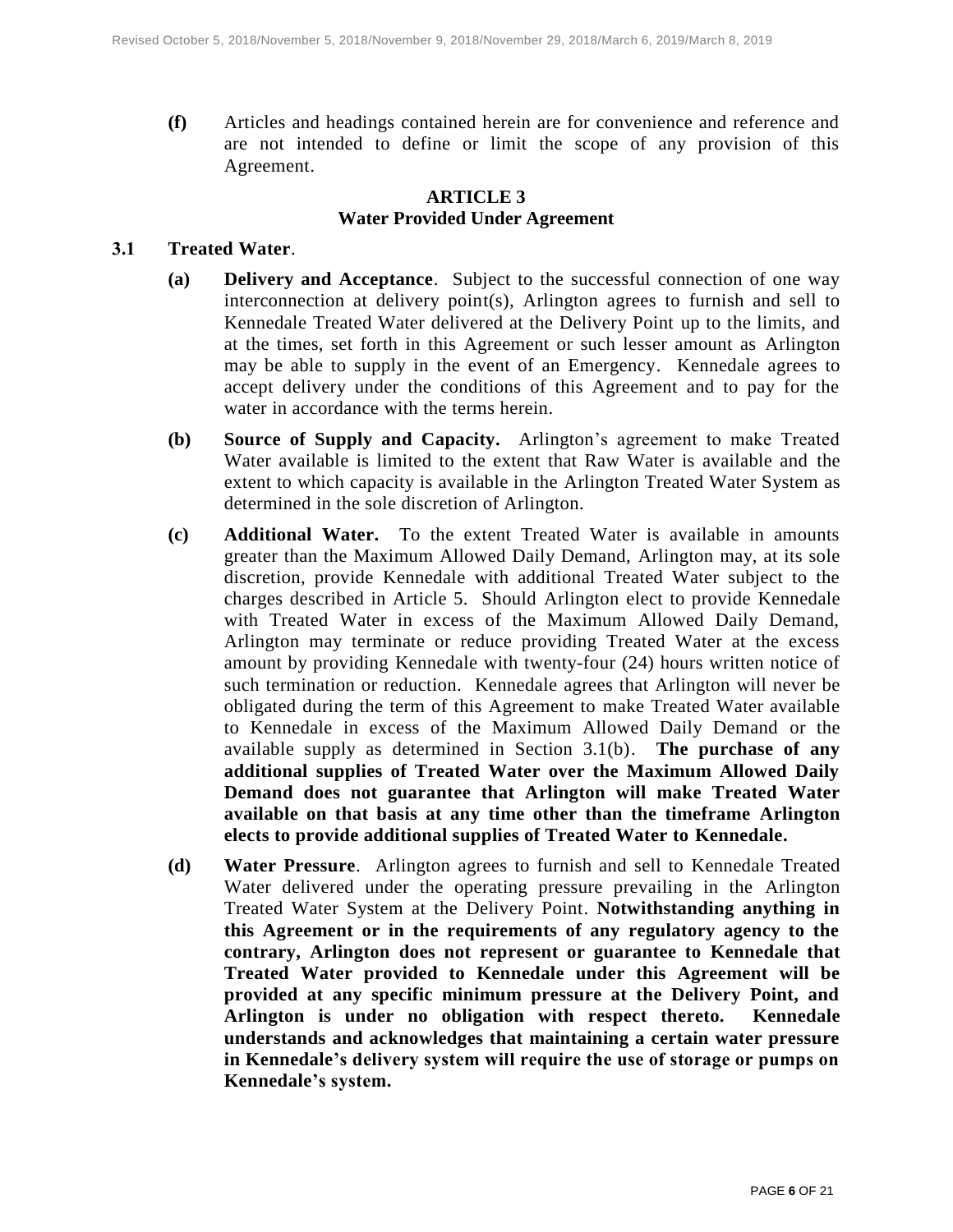- **(e) Interruption of Service**. Notwithstanding anything in this Agreement or in the requirements of any regulatory agency to the contrary, Arlington shall be entitled at any and all times to install, repair, maintain, and replace such equipment or devices or to take any other action under an Emergency (including reduction or cessation of water service to Kennedale) as necessary or appropriate to allow Arlington at all times to maintain a minimum pressure as required by applicable law or regulation at all retail service locations directly served by the Arlington Treated Water System. Arlington shall use commercially reasonable efforts to work with Kennedale to install, repair, maintain, and replace such equipment and devices at a time to minimize the impact on the Kennedale Water System. Arlington may install at the Delivery and/or Metering Points appropriate devices to monitor and enforce all or any of these limitations. In the event of such service interruptions, Arlington shall make every reasonable effort to expedite the restoration of service in a timely manner.
- **3.2 Regulatory Requirements**. Kennedale acknowledges and agrees that this Agreement defines the extent of Arlington's obligations to supply Treated Water to Kennedale and that, except as expressly provided by this Agreement, Arlington is under no obligation to provide Kennedale with a sufficient amount of Treated Water for Kennedale to meet its minimum production, storage, service pump, or pressure maintenance requirements, or any other requirements imposed on Arlington by virtue of 30 Texas Administrative Code Chapters 290 or 291, 16 Texas Administrative Code Chapter 24 or any other Regulatory Requirements.
- **3.3 Delivery Point**. Subject to the conditions set forth herein, Arlington agrees to divert, transport, treat, and deliver Treated Water to Kennedale at the Delivery Point. The location of the Delivery Point shall be mutually agreed upon by and between Kennedale and Arlington, and the Delivery Point shall not be moved or relocated except by their mutual consent in writing.
- <span id="page-6-0"></span>**3.4 Relocated Delivery Point**. Requests for a relocated Delivery Point shall be submitted in writing by the requesting Party. If the relocated Delivery Point is mutually agreed upon, the requesting Party will be responsible for funding all costs related to constructing the improvements, including the costs for any easements and/or rights-of-way, unless the Parties agree on a division of costs based on mutual benefit. If Kennedale is the requesting Party, the following provisions shall apply:
	- **(1)** If Arlington is to construct all necessary improvements, Kennedale shall be responsible for reimbursing Arlington, as agreed upon in writing, including the acquisition of any easements or rights-of-way. Prior to beginning construction, the Parties will enter into a written agreement for Kennedale (i) to approve the amount of anticipated construction costs and (ii) to specify the manner and timeframe for such reimbursement to Arlington and the time for construction.
	- **(2)** If Kennedale is to construct the necessary improvements for a relocated Delivery Point, Kennedale will submit documents to acquire easements or rights-of-way and will submit plans for the construction of the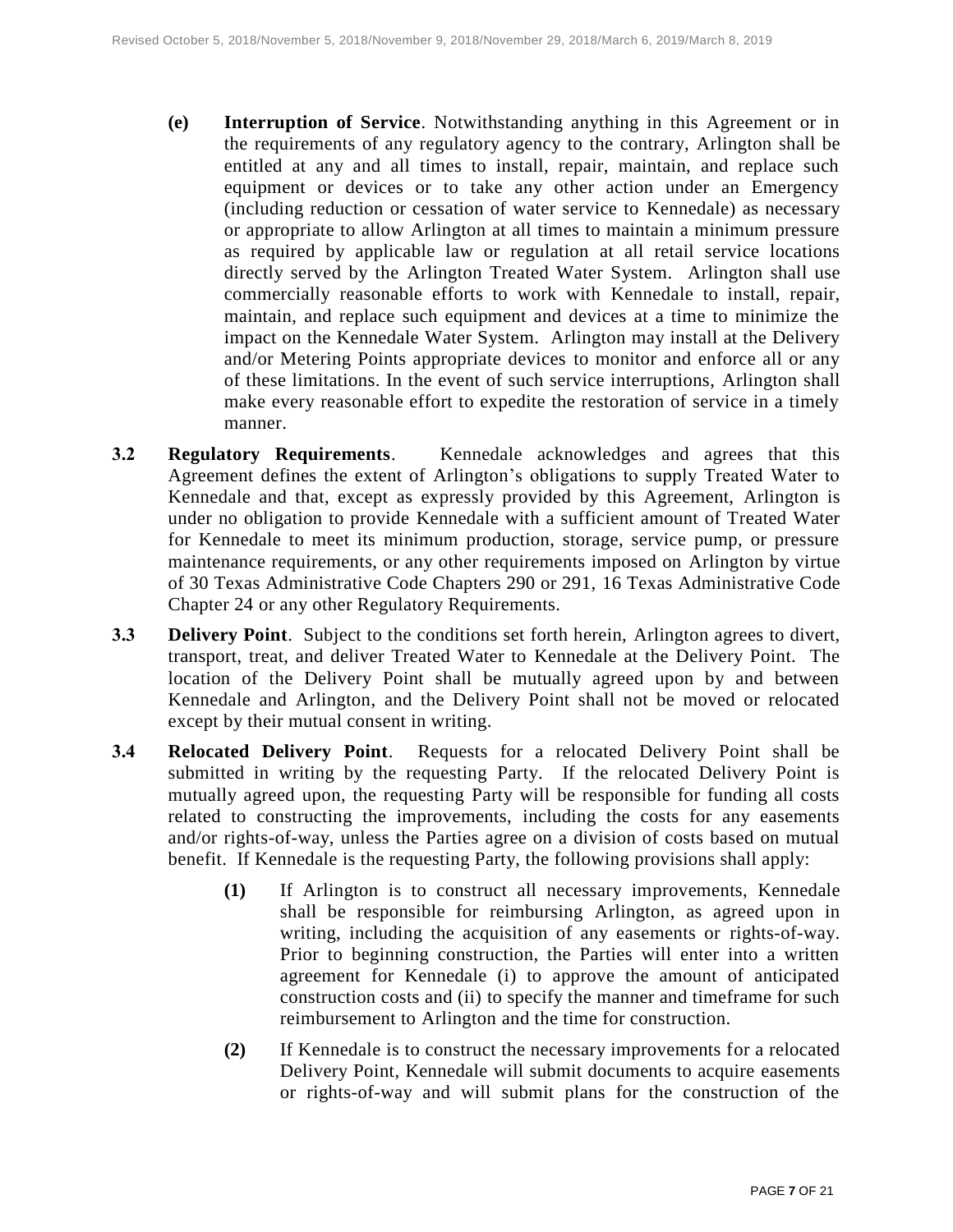improvements to Arlington for approval prior to construction commencing. If Arlington approves the documents and plans submitted, Arlington will give Kennedale notice of said approval in writing within a commercially reasonable time. During the construction, Arlington may, but is not obligated to, inspect improvements under construction at its sole cost. Arlington may, but is not obligated to, make a final inspection and approval, at its sole cost, after construction of the improvements is completed and before the improvements are approved, by Arlington, for use.

- **3.5 Additional Delivery Points and Delivery Line.** It is anticipated that Kennedale may request an additional delivery point(s) and/or delivery line(s). Such request(s) shall be made in writing by Kennedale and Arlington and shall provide a written response within a commercially reasonable amount of time of receipt of such request. If additional delivery point(s) and/or line(s) are mutually agreed upon, the Parties shall decide whether Arlington or Kennedale will be responsible for constructing such improvements.
	- **(1)** If Arlington is to construct such necessary improvements, Kennedale shall be responsible for reimbursing Arlington for the entire cost of the improvements, including the acquisition of any easements or rights-ofway. Prior to beginning construction, the Parties will enter into a written agreement for Kennedale (i) to approve the amount of anticipated construction costs and (ii) to specify the manner and timeframe for such reimbursement to Arlington and the time for construction.
	- **(2)** If Kennedale is to construct the necessary improvements for an additional Delivery Point and/or delivery line(s), Kennedale will submit documents to acquire easements and/or right-of-way and will submit plans for the construction of the improvements to Arlington for approval prior to construction commencing; provided, however, such approval shall not be unreasonably withheld or delayed. If Arlington approves the documents and plans submitted, Arlington will give Kennedale notice of said approval in writing. During the construction of such improvements, Arlington may, but is not obligated to, inspect improvements under construction at its sole cost. All costs for the construction of the improvements, including the costs for any easements and/or right-of-way, shall be borne by Kennedale. Arlington may, but is not obligated to, make a final inspection and approval, at its sole cost, after construction of the improvements are completed and before the improvements are approved, by Arlington, for use; provided, however, such approval shall not be unreasonably withheld or delayed.
- **3.6 Improvements to Existing Delivery Point.** If Kennedale requests that improvements be made to a Delivery Point, Kennedale shall submit the request in writing to Arlington. If Arlington approves the request, the Parties will then decide whether Arlington or Kennedale will be responsible for constructing the improvements and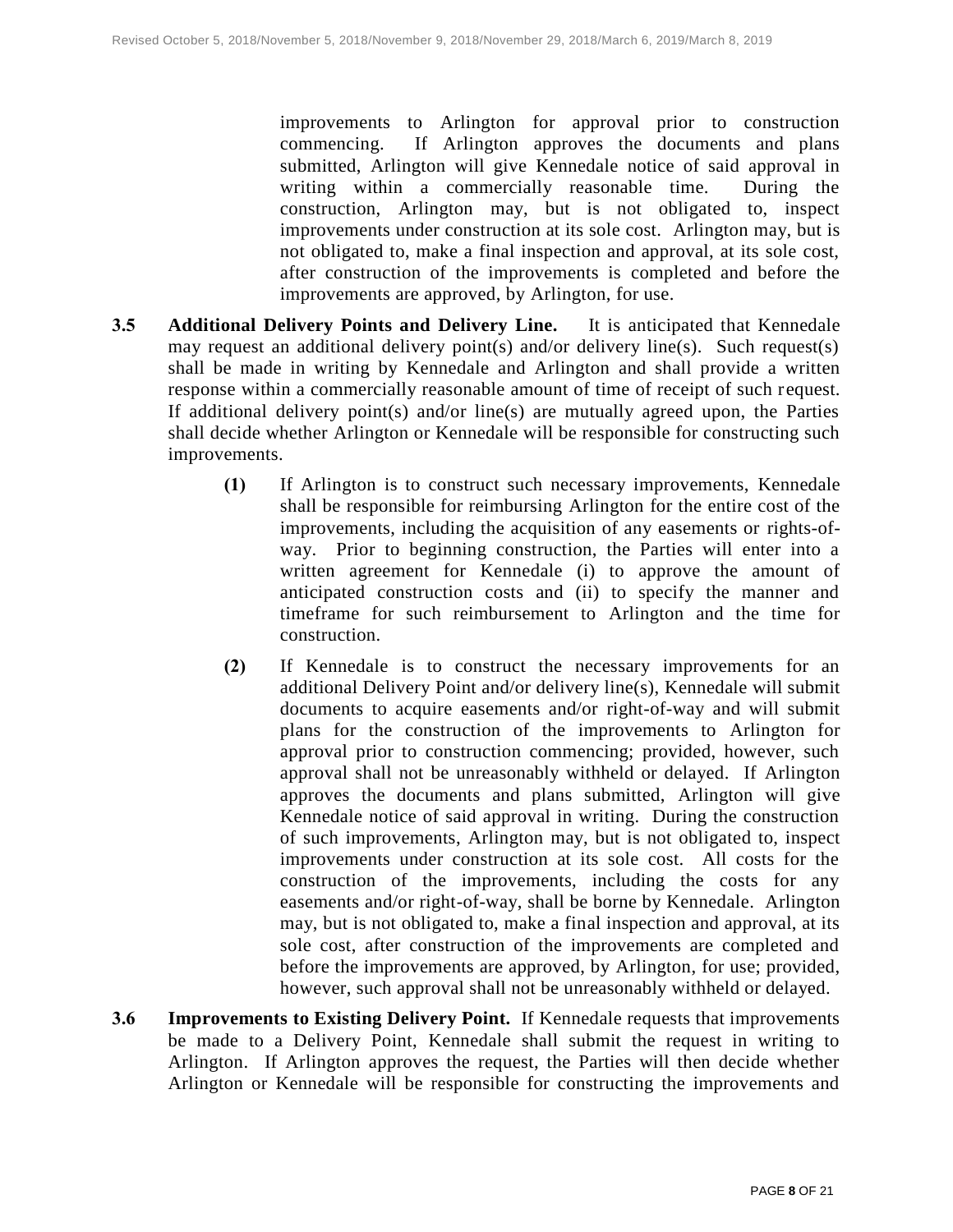shall follow the procedures set forth in Section [3.4;](#page-6-0) provided, however, such approval shall not be unreasonably withheld or delayed.

- **3.7 Responsibilities for additional Water Line that Connects to the Metering Point.**  Kennedale shall be responsible for the construction and associated construction costs of any additional water transmission line that connects to the Metering Point. Kennedale shall maintain ownership of said water transmission line for the term of this Agreement and shall be responsible for the maintenance and repair of said water transmission line.
- **3.8 Accessing the additional Water Line that Connects to Metering Point.** At no time during the term of this Agreement shall there be any connections to or tap into the Treated Water Transmission Line, if any, that connects to the Metering Point without the prior agreement of the Parties; provided, however, such agreement shall not be unreasonably withheld or delayed. The water measurement and flow control of any connection to said Treated Water Transmission Line will be subject to Article 4 of this Agreement. Billing for this Meter shall be as agreed upon by the Parties. Any such connection shall be metered separately as agreed upon by the Parties. All cost associated with the design, construction of the connection and meter(s) shall be borne by the requesting Party.
- **3.9 Valves at Delivery Point.** All valves releasing water from the Arlington Treated Water System to the Kennedale Water System shall be solely operated and maintained by Arlington. Kennedale shall not obstruct or block access to those valves.
- **3.10 Property of Arlington.** Any acquired easements and/or right-of-way shall name Arlington as a grantee for the portion of the easement and/or rights-of-way on Arlington's side of the Delivery Point. Upon the completion of construction and final approval by Arlington of any new, relocated or improved Delivery Point and/or Metering Point, the constructed improvements and metering device and appurtenances shall become the property of Arlington.

# **ARTICLE 4 Metering and Rate of Flow Control**

- **4.1 Treated Water Measurement and Control**. Kennedale shall install, at its sole cost and expense, a Meter(s) and appropriate valves, back flow prevention, flow controllers, and other appropriate equipment at the Metering Point to measure and control the amount of Treated Water delivered to Kennedale under the terms of this Agreement. Said Meter shall be specified by Arlington and meet appropriate AWWA standards. Said Meter(s) shall be installed and tested prior to actual water delivery. Upon installation of the Meter(s), valves, and related equipment, said equipment shall become the sole property of Arlington to be owned, operated, and maintained by Arlington.
- **4.2 Rate-of-Flow Controllers**. The rate at which Treated Water is withdrawn by Kennedale from the Arlington System shall be regulated by rate-of-flow controllers. The rate of withdrawal will be controlled so that the maximum rate shall not exceed the Maximum Allowed Rate of Flow without a specific written request by Kennedale to Arlington. Notwithstanding anything in this Agreement to the contrary, approval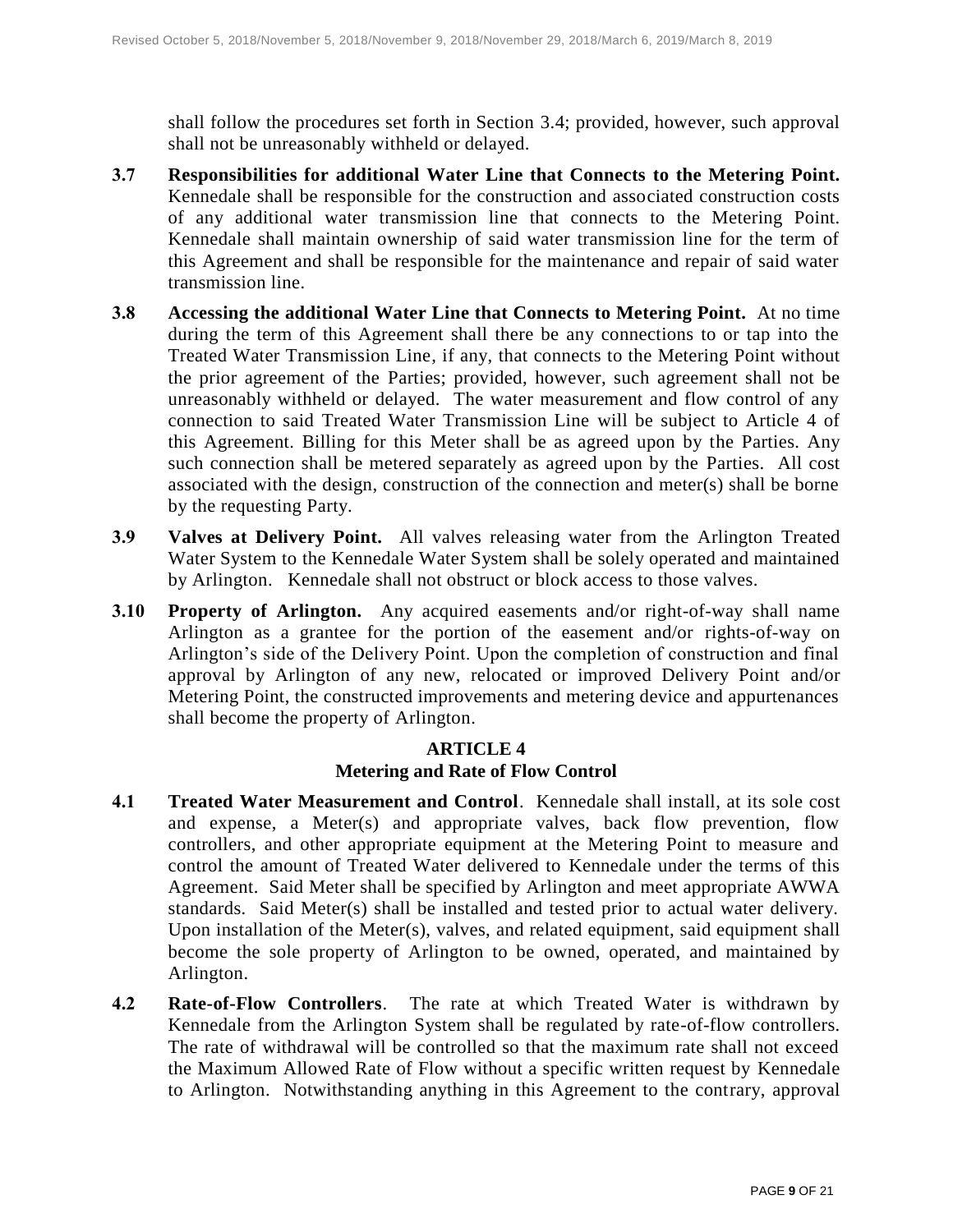of a request to increase the rate of flow and the length of time the request will be met, will be at Arlington's sole discretion. Arlington will respond to the request within 96 hours of receiving the request. If Arlington approves the request, Arlington will make the adjustments within 48 hours of responding to the request. Rate of Flow setting shall be solely operated and maintained by Arlington. All meters and associated facilities will be designed to measure an instantaneous flow rate and totalized flow and ability to transmit to both Kennedale and Arlington SCADA.

#### **4.3 Calibration of Meters.**

- **(a) Testing**. Meters will be serviced and calibrated as necessary. Copies of the results of such calibration and all related information shall be provided to Kennedale within 30 days of such calibration. Kennedale shall have access to the Meter(s) at all reasonable times; provided, however, that any reading, calibration or adjustment to such Meter(s) shall be done by employees or agents of Arlington, or other mutually approved third party calibration agent, in the presence of representatives of Kennedale and Arlington, if so requested by Kennedale. Arlington shall provide Kennedale with 72 hours written notice prior to such reading, calibration or adjustment.
- **(b) Inaccuracy**. Upon any calibration, if it is determined that the accuracy envelope of such Meter(s) is found to be lower than ninety-five percent (95%) or higher than one hundred five percent (105%) expressed as a percentage of the full scale of the Meter(s), or Meter(s) fail to perform to AWWA water metering standards (whichever is more restrictive), then the registration of the flow as determined by such defective Meter(s) shall be corrected for a period extending back to the time such inaccuracy began, if such time is ascertainable; or, if such time is not ascertainable, then for a period extending back one-half (1/2) of the time elapsed since the date of the last calibration, but in no event further back than a period of six (6) months. In the event it is determined that there are inaccuracies with any Meter, Arlington shall debit or credit Kennedale's invoice in the subsequent month, as appropriate, to reflect Kennedale's prior overpayments or underpayments. Arlington shall debit or credit Kennedale's account in an amount equal to the difference between the amount actually paid by Kennedale and the amount that should have been paid by Kennedale, as determined by the corrected registration of the flow of the inaccurate Meter during the period of inaccuracy as determined in this subsection. Payment adjustments for inaccurate flow measurements will be applied to volume charges only. The Meter(s) will be properly sealed, and the seals shall not be broken unless representatives of both Kennedale and Arlington have been notified and given a reasonable opportunity to be present.
- **(c) Meter out of Service - No Readings**. If the Meter(s) used to determine the flow of Treated Water to Kennedale is out of service or out of repair so that the amount of Treated Water metered cannot be ascertained or computed from the reading thereof, the Treated Water delivered during the period such Meter(s) is out of service or out of repair shall be estimated and agreed upon by Kennedale and Arlington upon the basis of the best data available. The basis for estimating such flow includes, but is not limited to, extrapolation of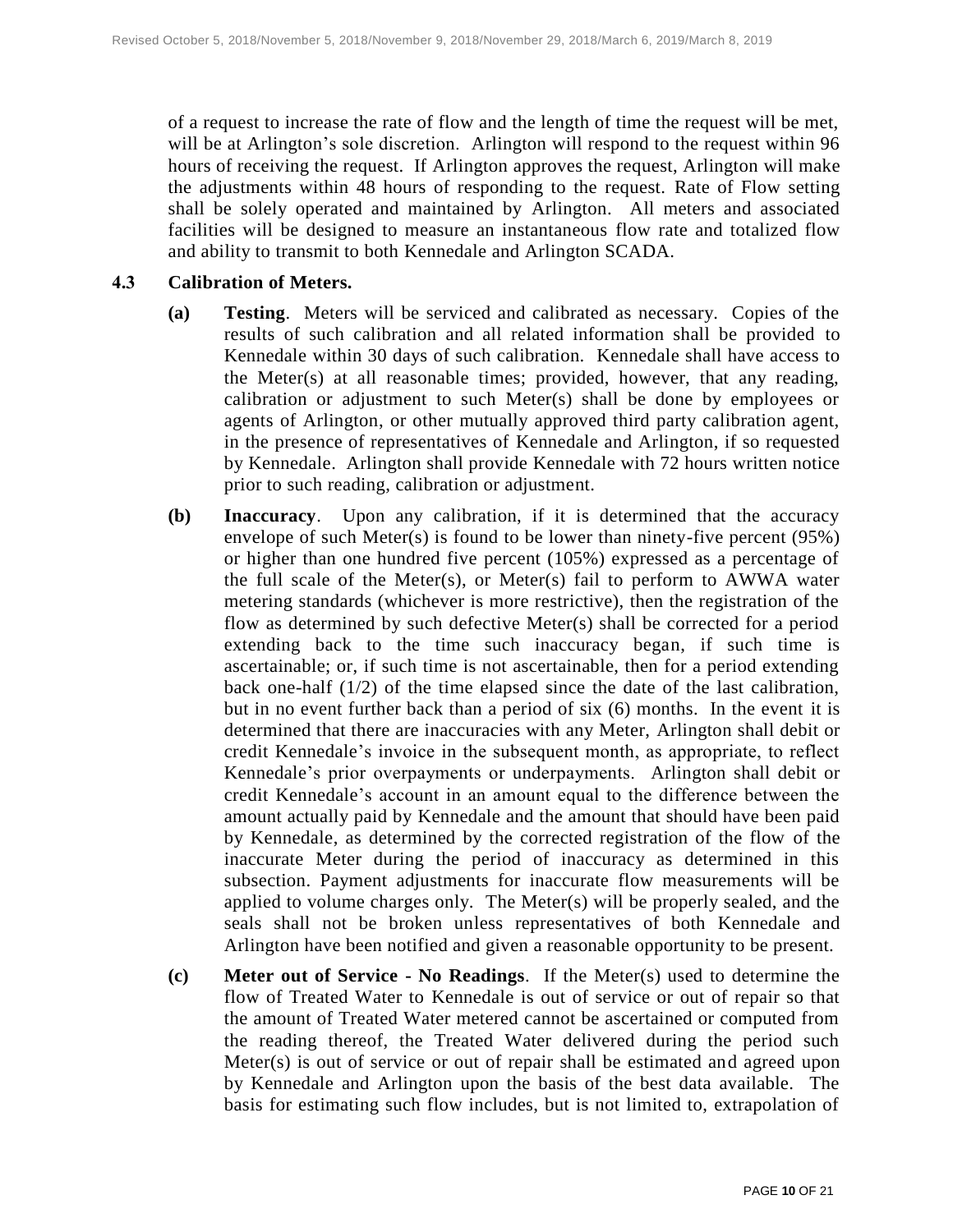past patterns of flow for said Meter(s) under similar conditions. In the event that Kennedale and Arlington cannot agree on the extrapolated estimate of Treated Water volume delivered before the payment due date, Kennedale will make payment to Arlington based on the same month in the previous year on or before the payment due date. After making such payment, Kennedale may request that the matter be submitted to non-binding mediation as hereinafter provided. Arlington may also request that the matter be submitted to nonbinding mediation, as hereinafter provided.

#### **4.4 Meter Reading.**

- **(a)** Arlington will read all Meter(s) provided for herein at monthly intervals, and Kennedale and Arlington shall have free access to read these Meter(s) daily. It shall be the duty of both Kennedale and Arlington to give immediate notice, each to the other, should any Meter(s) be found to not be functioning properly, and, upon such notice, repairs to such Meter(s) shall be made promptly.
- **(b)** Kennedale shall have access to records on the Meter(s) readings during reasonable business hours and shall be furnished a copy of readings upon request.
- **4.5 Additional Testing of the Meter(s)**. Kennedale shall have the right to request Arlington to test any Meter(s), but no more frequently than once per month. Upon any such request, Arlington agrees to perform its testing and calibration of the Meter(s) with notice to Kennedale, and the Parties shall be entitled to jointly observe any testing, calibration, and adjustments that are made to the Meter(s), in the event such modifications shall be necessary. For such additional testing requests, Arlington shall give Kennedale notice forty-eight (48) hours in advance of the time when any such testing shall occur. Kennedale shall pay the cost of any such additional testing request for any Meter(s) if the test shows that such Meter(s) is accurate (within five percent (5%) registration), but Arlington shall pay the costs of such additional test if the results indicate that such Meter(s) is not accurate (in excess of five percent  $(5%)$ registration).

#### **ARTICLE 5 Fees, Billing, and Payment**

#### **5.1 Charges for Water**.

- **(a) Treated Water**. Kennedale will pay to Arlington the fees and charges for the Treated Water delivered by Arlington that may include Late Fees.
- **5.2 Water Rates**.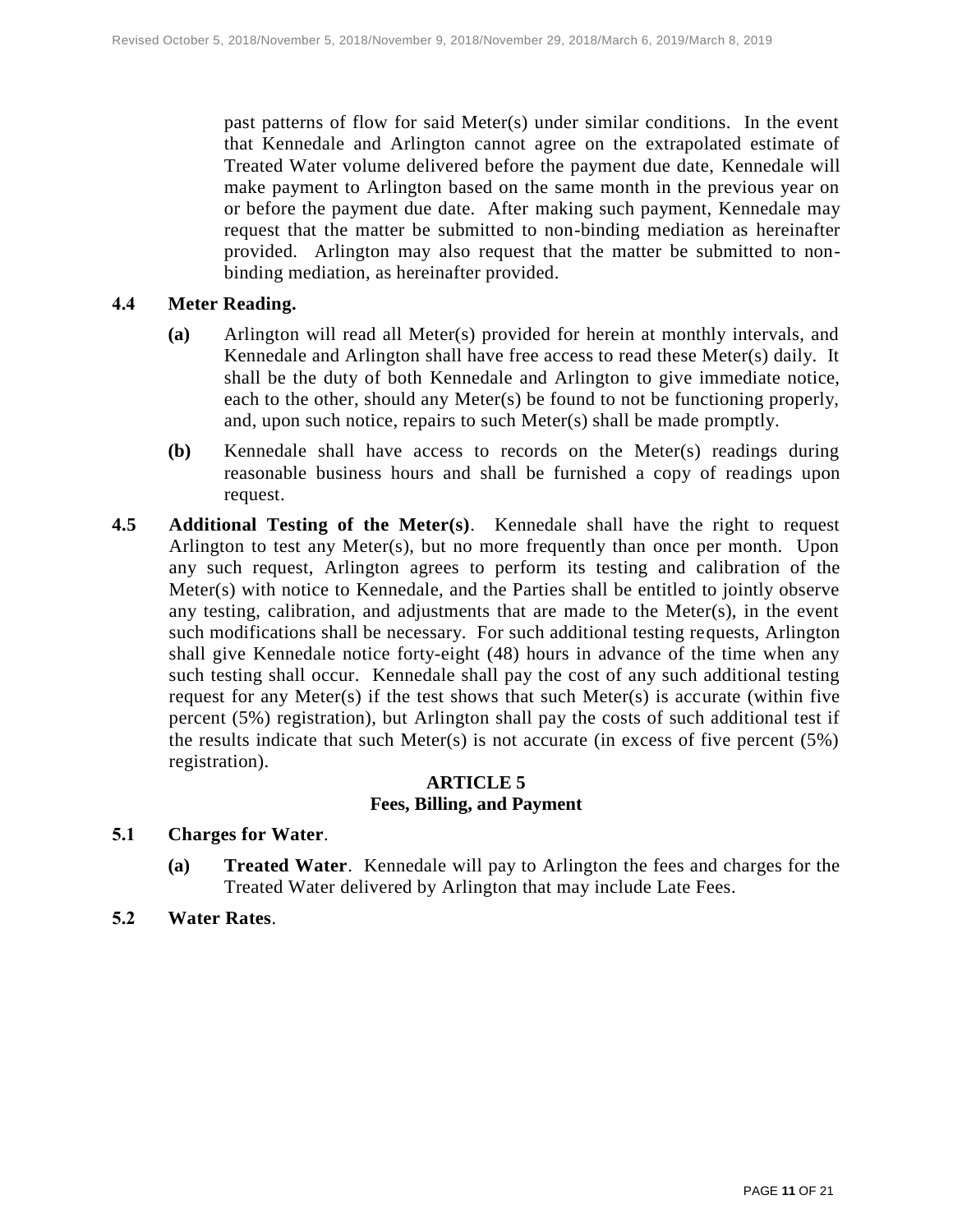**(a) Initial Rates**. Upon the Effective Date, the Volume Rate shall be: Volume Rate - \$2.32 per 1,000 gallons The Maximum Day Demand is 2.0 MGD

The component costs of the Volume Rate on the Effective Date is:

Raw Water Costs - \$1.27 per 1,000 gallons Electrical Costs - \$0.11 per 1,000 gallons Chemical Costs - \$0.12 per 1,000 gallons Regulatory Costs - \$0.00 Operation and Carrying Costs - \$0.82 per 1,000 gallons

**(b) Subsequent Rates**. The Operation and Carrying Costs component of the Volume Rate shall increase at the same rate of the retail residential rate of Arlington. The new Volume Rate will be instituted and be effective on the first calendar day of the month following the adoption of the rate by Arlington. Raw Water Rates will be adjusted as TRWD adjusts its raw water rate charged to Arlington and shall be passed through to Kennedale as is, without further surcharge by Arlington. The additional cost of treatment of Treated Water will also be passed through in the rates upon 60 days notice of the increase. Regulatory Costs, Electrical Costs, and Chemical Costs components of the Volume Rate will be adjusted as charged to Arlington and shall be passed through to Kennedale "as is" without further surcharge by Arlington.

#### **5.3 Billing and Payment**.

- **(a) Volume Charge**. Each month during the term of this Agreement, Arlington shall read the Meter(s) measuring Treated Water being provided to Kennedale. The number of gallons of Treated Water measured by the Meter(s) will be multiplied by the Volume Rate to determine the Volume Charge. Arlington shall prepare and deliver to Kennedale a statement showing the Volume Charge for all Treated Water delivered to Kennedale. Payment shall be made by the 30th day after receipt of the statement. A minimum volume charge for 0.10 MGD will be charged each month if Kennedale's reading does not meet the minimum volume requirement of 0.10 MGD.
- **(b) Late Fees**. If Kennedale is late in the payment of any charge or fee due and payable to Arlington under this Agreement, late payments shall bear per annum interest at a rate equal to the lesser of two percentage points (2%) above the Prime Interest Rate as published in the Wall Street Journal on the Day said statement becomes delinquent, or the maximum allowed by law to be charged to Kennedale. If any charges remain unpaid at the expiration of thirty (30) days after receipt of the statement, Kennedale shall be in default under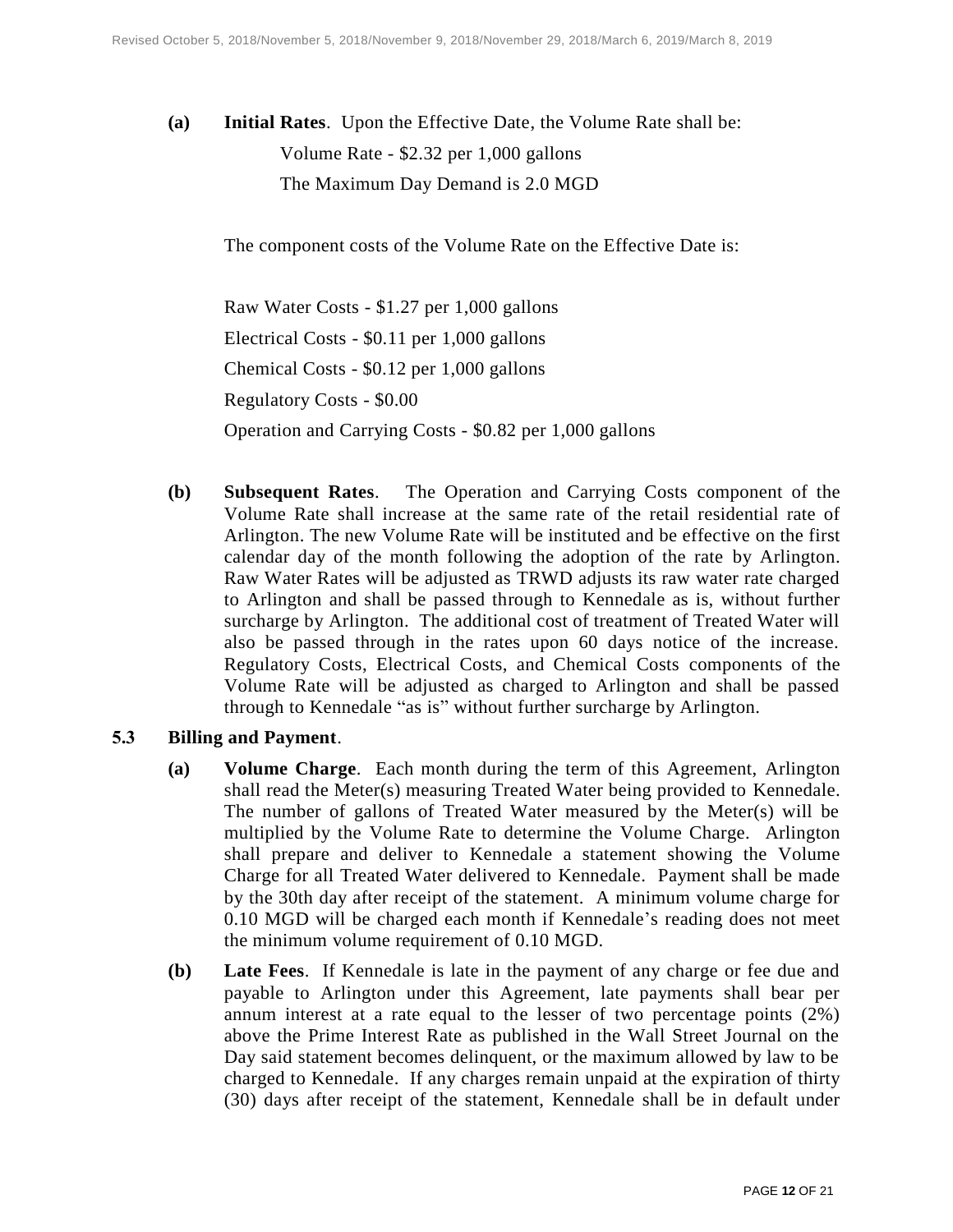this Agreement, and Arlington may invoke the remedies specified herein or otherwise available by law.

**5.4 Inspection and Audit**. Complete records and accounts required to be maintained by each Party shall be kept for a period of five (5) years. Each Party shall at all times, upon notice, have the right at reasonable times to examine and inspect said records and accounts during normal business hours. If required by any law, rule or regulation, a Party shall make said records and accounts available to federal and/or state auditors.

# **ARTICLE 6 Treated Water Transmission Line**

- **6.1 Treated Water Transmission Line.** Kennedale shall be responsible for all costs for the construction of any transmission line or facilities needed to connect to the Delivery Point and any other cost for facilities to provide conveyance of Treated Water to Kennedale.
- **6.2 Treated Water Transmission Line Operation.** Arlington shall operate, maintain, and own any facility related to the Treated Water Transmission Line on the Arlington side of the Delivery Point, at Kennedale's expense, and Kennedale shall be responsible for all costs related to the Treated Water Transmission Line after the Delivery Point into the Kennedale Water System.
- **6.3 Future Treated Water Transmission Lines.** Cost sharing arrangements and operational responsibilities for the future treated water transmission lines or facilities shall be established through either written agreement separate from this Agreement or as an amendment to this Agreement.

#### **6.4 Water Transmission Rights and Fees**.

- **(a) Use of Water Facilities.** Arlington and Kennedale acknowledge that the water facilities or improvements installed by Kennedale or by developers or others may be used by Arlington to transmit water through Kennedale's territory to portions of Arlington's water system outside such area. Arlington's right to use Kennedale's water system for transmitting water shall be conditioned on such transmission not negatively affecting water service and pressures within the Kennedale service area. In addition, Arlington's right to transmit water shall not violate Kennedale's existing agreement for water service with Fort Worth by prohibiting the transmission of water in excess of that delivered to the Kennedale Water System by Arlington.
- **(b) Initial Transmission Fee**. Arlington shall pay an initial transmission fee of ten (10) cents per thousand gallons of water transmitted by Arlington through the Kennedale service area, said price to remain in effect during the initial five (5) years of this Agreement. Arlington shall remit said payments to Kennedale on or before the  $15<sup>th</sup>$  day of each month, based upon the quantity of water measured by meters for the prior month.
- **(c) Adjustment of Fees**. Effective with the commencement of the second five (5) year period and at the commencement of each successive five (5) year period thereafter, the rate will be adjusted by a percentage equal to the net percentage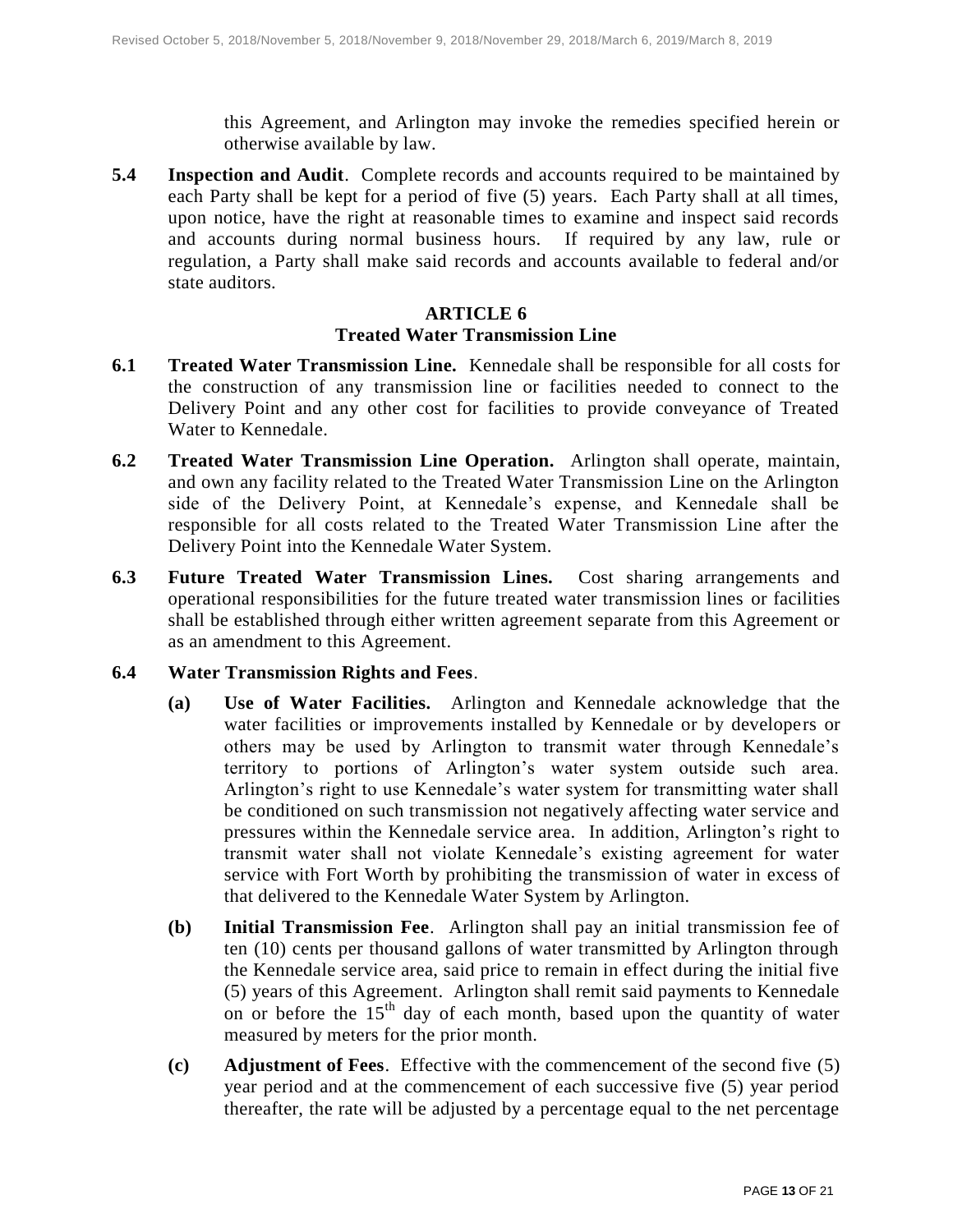by which rates for residential customers within Kennedale service area were adjusted during the preceding five (5) year period.

**(d) Termination of Water Transmission Rights**. Kennedale agrees that upon expiration or termination of this Agreement or the expiration or termination of any extension term hereof for any reason whatsoever, the right of Arlington to continue to transmit water through the water system located in Kennedale's service area to portions of Arlington's system located outside such area shall remain in effect, regardless of ownership of the water system or any portions thereof, subject to the provisions in this section. Notwithstanding the above, at any time after this Agreement or any extension term hereof has expired or been terminated, Kennedale may terminate Arlington's right to transmit water through Kennedale's water system upon giving ten (10) years written notice to Arlington. During such ten (10) year period, rates shall be adjusted as provided in subsection (c) above. Upon the expiration of such ten (10) year period, Arlington shall no longer be entitled to transmit water through the water system located in Kennedale's service area unless Arlington and Kennedale negotiate an extension at a mutually agreeable rate.

# **ARTICLE 7 Restrictions and Conditions**

- **7.1 Resale of Treated Water.** Kennedale and Arlington agree that the Treated Water supplied to Kennedale by Arlington shall be used solely by Kennedale to meet the reasonable water supply needs of Kennedale's retail potable water customers to include residential, commercial and industrial (including gas well sites) located within Kennedale's city limits and any additional service area within Kennedale's CCN, as currently authorized or as may be amended in the future.
- **7.2 Amendment to Certificate of Convenience and Necessity**. Kennedale agrees that during the term of this Agreement it will not amend its Water CCN to increase its service area within the ETJ of Arlington without the prior written consent of Arlington.
- **7.3 Water Conservation and Demand Management.**
	- **(a) Water Conservation**. Kennedale shall cooperate with and assist Arlington and TRWD in their efforts to promote Water Conservation. This may include the development of any conservation or rationing plans by either Arlington, TRWD, or Kennedale that may be necessary or appropriate to address operational constraints, whether or not the same are required by any state or federal regulatory agency. Additionally, upon the development and distribution of model drought contingency or water conservation plans by Arlington, Kennedale agrees to implement a drought contingency or water conservation plan that meets or exceeds the water conservation goals adopted by Arlington. Kennedale shall provide a copy of any drought contingency or water conservation plan adopted by Kennedale to Arlington within 30 days from the Effective Date.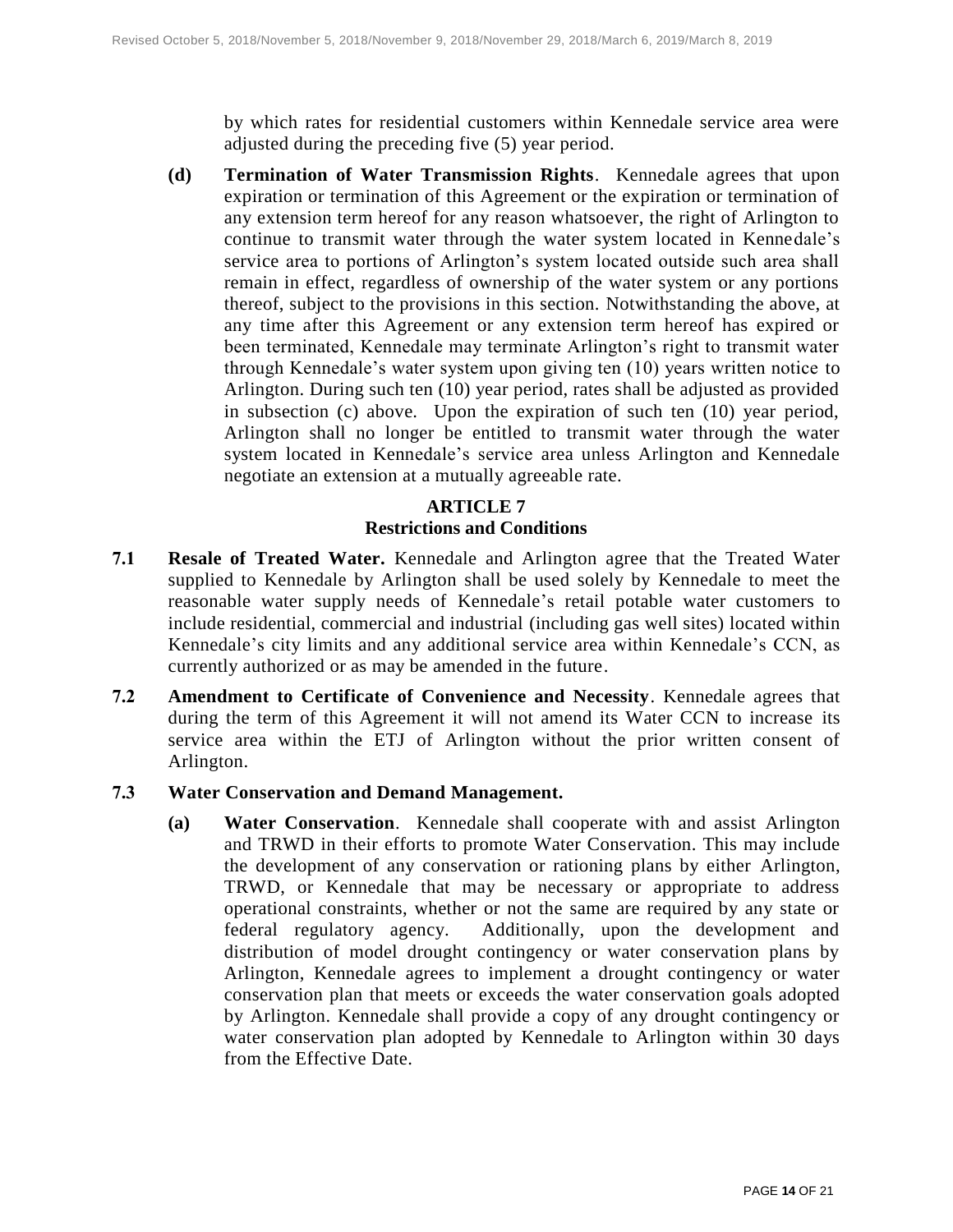- **(b) Demand Management.** If Arlington or TRWD shall manage Water demand through rationing the use of Water to its retail customers, Kennedale shall achieve or exceed the targeted water conservation goals mandated by Arlington. Kennedale may utilize any water conservation measure, policy, or practice in order to achieve said water conservation goals demanded by Arlington. Rationing does not relieve Kennedale from its obligation to pay the minimum monthly Volume Charge, unless such rationing extends for a continuous period exceeding 90 days. A failure to meet said water conservation measures by Kennedale shall be considered a breach of this Agreement.
- **(c) Temporary Rationing.** Where an Emergency may dictate temporary conservation or rationing requirements for either Arlington or Kennedale, either Party may implement any measures considered appropriate by it to alleviate the Emergency. If Kennedale implements measures to alleviate an Emergency, Kennedale shall notify Arlington in writing within five (5) days of implementing such measures. Action taken under this subsection does not relieve Kennedale from its obligation to pay the minimum monthly Volume Charge.
- **7.4 Federal and State Laws.** This Agreement is subject to all applicable federal and state laws and any applicable permits, amendments, orders, or regulations of any state or federal governmental authority having or asserting jurisdiction, but nothing contained herein shall be construed as a waiver of any right to question or contest any such law, order, rule or regulation in any forum having jurisdiction. Kennedale agrees to abide by any changes in this Agreement made necessary by any new, amended, or revised state or federal regulation.
- **7.5 Support of Arlington on Permits and Governmental Agency Approvals.** Kennedale shall use commercially reasonable efforts to support and assist Arlington in obtaining permits and approvals from governmental agencies in order to protect, repair, maintain, replace, add to, supplement and/or enlarge the Arlington Raw Water System and/or the Arlington Treated Water System. Such support and assistance shall include, but is not limited to: providing information to Arlington when requested by Arlington in order to facilitate any permit or approval; providing written and oral statements of support and assistance or testimony, information, and evidence if appropriate and if requested by Arlington in order to obtain any permit or approval; and taking all such other action as may be appropriate to support and assist Arlington in obtaining any permit or approval.
- **7.**6 **Other Contracts.** It is understood by the Parties that Kennedale also purchases treated water for the Kennedale Water System from the City of Fort Worth pursuant to a separate contract (the Fort Worth Contract). Nothing in this Agreement shall be interpreted to allow or require an action to be taken that would contravene or place Kennedale in breach of the Fort Worth Contract.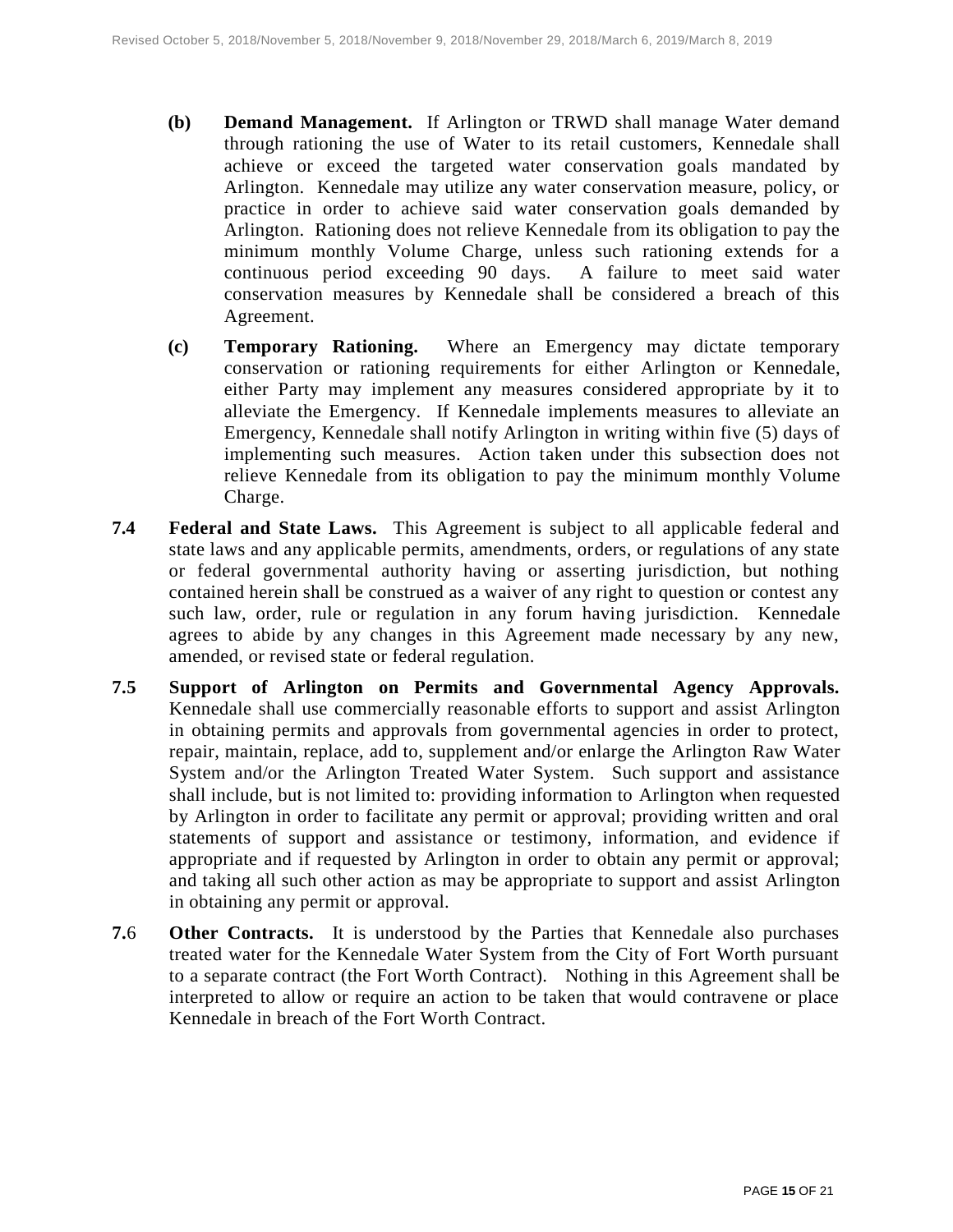# **ARTICLE 8 Term of Agreement and Extension**

**8.1 Term of Agreement**. Unless terminated as provided in this Agreement, this Agreement shall commence upon the Effective Date and shall remain in effect for a term of twenty (20) years subject to renewal for two additional ten (10) year renewals as provided in Section 8.2.

#### **8.2 Renewal of Agreement.**

- **(a)** Kennedale shall have the option to renew this Agreement for a quantity of water and at a rate as may be mutually agreed in writing by the Parties. In the absence of renewal, and except as specifically provided to the contrary, this Agreement and the obligations of this Agreement shall end on the Expiration Date. Kennedale expressly acknowledges that it has no right or entitlement to Raw Water or Treated Water from Arlington after the expiration of this Agreement except to the extent that this Agreement is renewed as provided herein.
- **(b)** Kennedale is required to give notice of its intent to terminate this Agreement, at least three (3) years prior to the Expiration Date. Kennedale's failure to provide notice of intent to terminate on or before three (3) years prior to the Expiration Date of this Agreement shall constitute Kennedale's determination to renew, subject to mutually agreeable contract terms.
- **(c)** If this Agreement is not renewed, Kennedale shall nonetheless pay Arlington for all Volume Charges for Treated Water delivered to Kennedale after the expiration of this Agreement, along with all applicable charges, including Late Fees, at the rate for Construction Block Structure approved by Arlington.

# **ARTICLE 9 Termination and Default**

- **9.1 Termination by Mutual Consent**. This Agreement may be terminated at any time, in whole or in part, by the mutual written consent of Kennedale and Arlington. In the event of termination of this Agreement by such mutual consent, the Parties shall make no claim of any kind whatsoever against each other, their agents or representatives, by reason of such termination or any act incident thereto. If the Parties agree to terminate this Agreement, Kennedale shall nonetheless pay Arlington for all Volume Charges for Treated Water delivered prior to the termination of this Agreement, along with all penalties such as Late Fees under the terms of this Agreement. The provisions of this section survive termination of this Agreement.
- **9.2 Default.** The failure of either Party to comply with any of the material terms of this Agreement shall constitute a default. Upon default by one Party, the other Party shall send written Notice of Termination. Such notice shall clearly specify the nature of the default and provide the defaulting Party forty-five (45) days to cure the default. If the default is capable of being cured within forty-five (45) days but is not cured within forty-five (45) days, this Agreement shall terminate at midnight of the forty-fifth (45th) day following receipt of the Notice. In the case of default that cannot be cured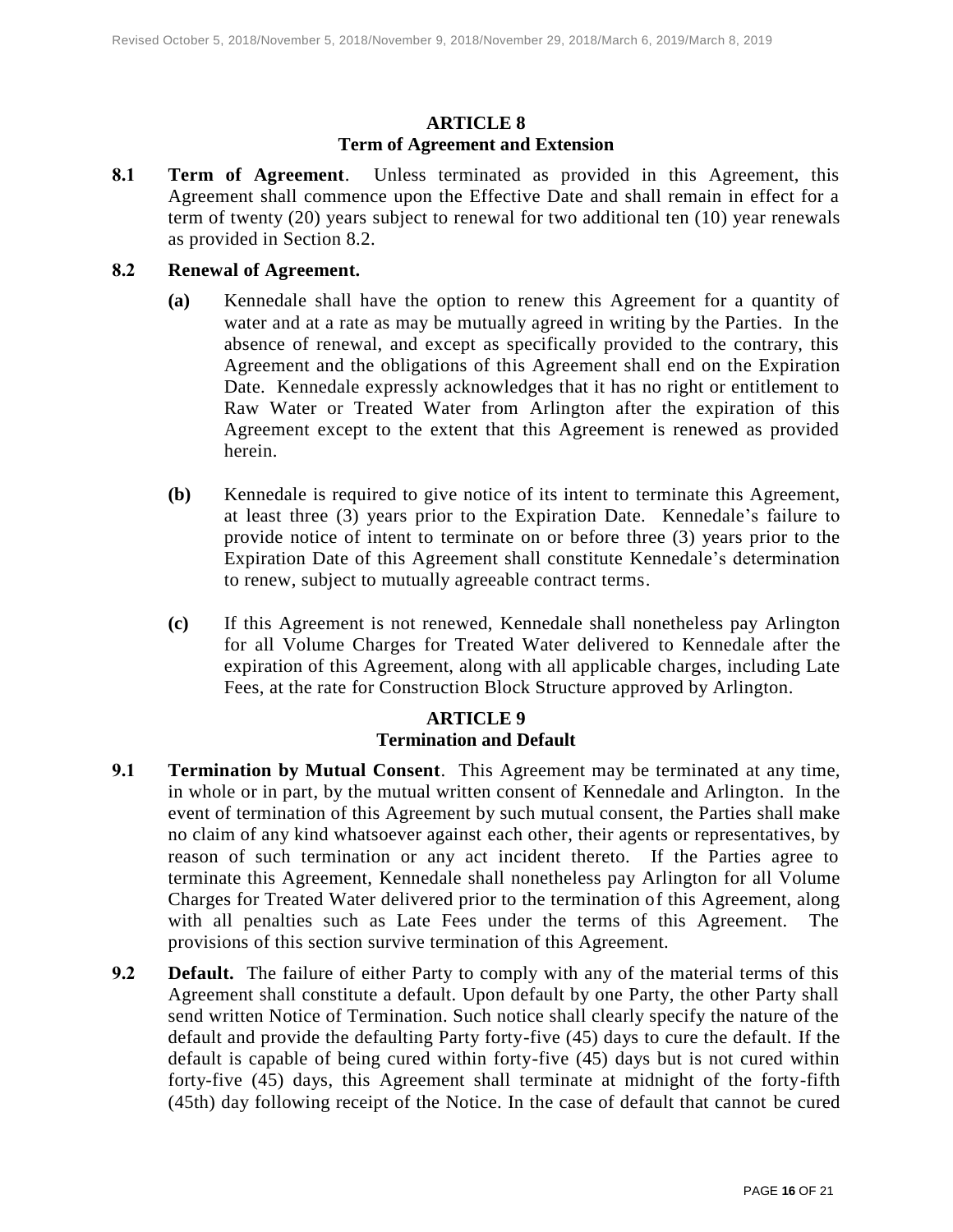within forty-five (45) days, this Agreement shall not terminate so long as the defaulting Party has given written notice to the other Party of the anticipated reasonable time to cure and the defaulting Party has commenced and is diligently pursuing a cure. Evidence of such cure and its diligent pursuit shall be provided from the Party determined to be in default to the satisfaction of the other Party.

- **(a)** If Arlington terminates this Agreement, Kennedale shall nonetheless pay Arlington for all Volume Charges for Treated Water delivered prior to the termination of this Agreement, along with all applicable Late Fees under the terms of this Agreement, and shall be obligated to pay said charges during the time Kennedale is in default and during which time this Agreement is in effect. The provisions of this subsection survive termination of this Agreement.
- **(b)** In the event of termination of this Agreement under this Section 9.2, all rights, powers, and privileges of Kennedale hereunder shall cease and terminate.

#### **ARTICLE 10 Force Majeure**

- **10.1 Definition**. The term *Force Majeure* as used herein shall mean a cause or causes beyond the reasonable control of the Party claiming *Force Majeure*, and shall include but not be limited to natural disasters, strikes, lockouts or other industrial disturbances, acts of public enemy, orders of any kind of the United States of America or the State of Texas or any civil or military authority, insurrections, riots, epidemics, lightning, fires, hurricanes, storms, floods, washouts, droughts, arrests, restraint of government and people, civil disturbances, explosions and breakage or accidents to machinery, pipelines, or facilities; however, lockouts shall be entirely within the discretion of the Party having the difficulty, and the above requirement that any *Force Majeure* shall be remedied with all dispatch shall not require the settlement of strikes and lockouts by acceding to the demands of the opposing Party or Parties when such settlement is unfavorable in the judgment of the Party having the difficulty.
- **10.2 Notice; Suspension of Obligations.** By reason of Force Majeure, if any Party hereto shall be rendered partially or wholly unable to carry out its obligations under this Agreement, then such Party shall give notice in writing of such Force Majeure to the other Party within a reasonable time after occurrence of the event or cause relied on, so far as it is affected by such Force Majeure. Monthly Demand Charges for services actually received from Arlington hereunder, shall be suspended during the continuance of the inability then claimed, and such Party shall endeavor to remove or overcome such inability with all commercially reasonable dispatch; and until such inability has been removed, no Party shall be deemed to be in default of this Agreement. In any such event, the Party unable to perform shall be required to resume performance of its obligations under this Agreement upon the termination of the event or cause that excused performance hereunder.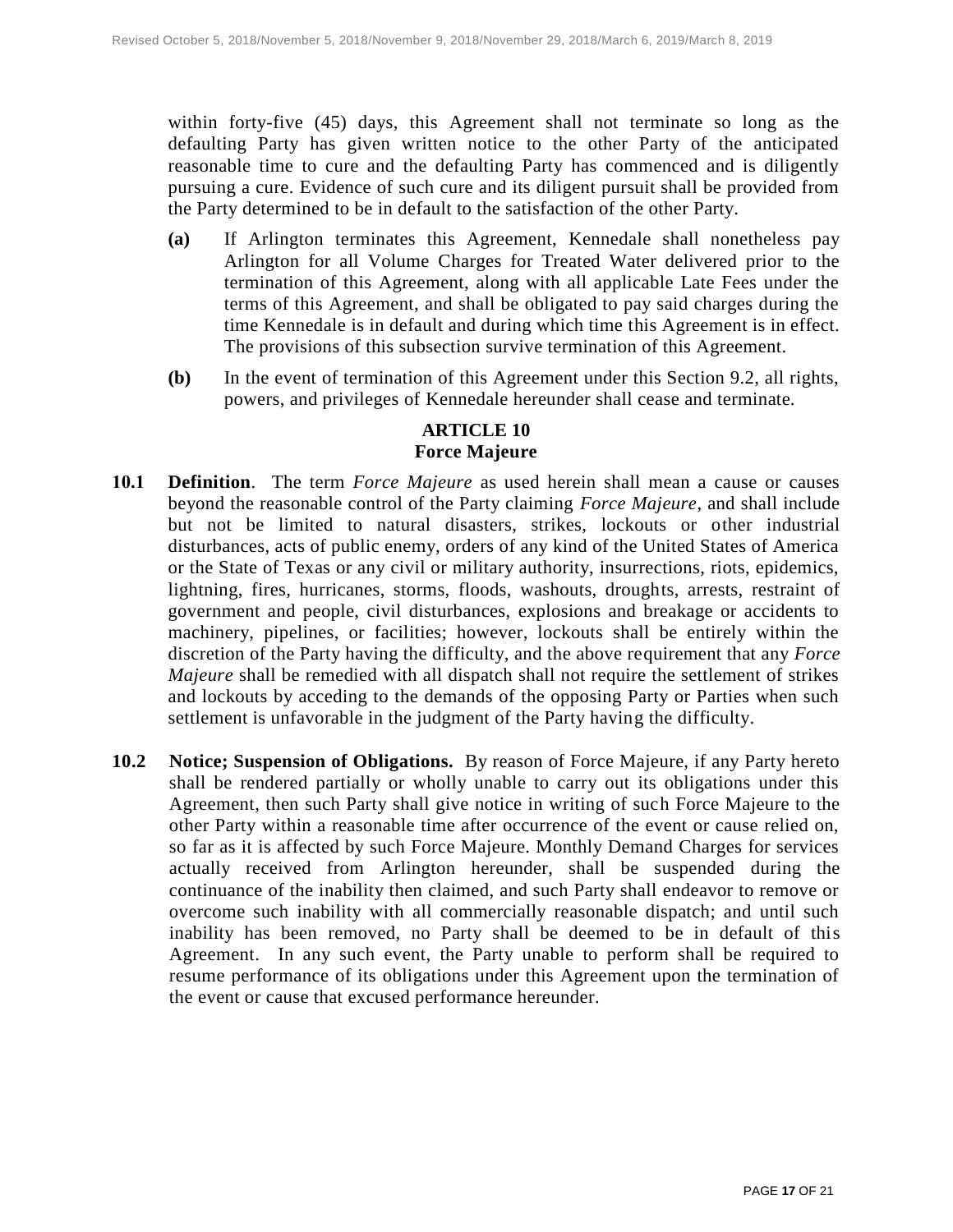# **ARTICLE 11 Ownership, Liability, Indemnification, and Insurance**

- **11.1 Responsibility for Damages for Water**. Arlington shall be the owner of and responsible for the Treated Water only to the Delivery Point. After the Treated Water has passed through the Delivery Point, it becomes the property and responsibility of Kennedale. Unless otherwise provided in this Agreement, responsibility for damages arising from the improper treatment, transportation, and delivery of all Treated Water provided under this Agreement shall remain with Arlington to the Delivery Point. Upon passing through the Delivery Point, liability for all damages arising from improper transportation and delivery of the Treated Water after it leaves the Arlington system shall pass to Kennedale. Arlington's sole responsibility is to provide to Kennedale at the Delivery Point potable water meeting the minimum quality requirements for human consumption as prescribed by the Texas Commission on Environmental Quality or appropriate governing agency. The Parties are further responsible for the lines, structures and other appurtenances as shown and delineated in Exhibit "A" which is incorporated herein, for all purposes or as otherwise stated in this Agreement. The Parties will be responsible and liable for those lines, structures and appurtenances which are attributed to either Arlington or Kennedale as noted on Exhibit "A". A new Exhibit "A" will be attached to this Agreement upon the completion of construction if necessary to reflect any changes during the design and construction of the improvements.
- **11.2 Immunities under State Law**. Nothing in this Agreement shall be construed as waiving sovereign immunity or any other immunity that Arlington or Kennedale may be entitled to under state or federal law.
- **11.3 Direct or Consequential Damages**. Neither Arlington nor Kennedale shall be liable to the other for loss, either direct or consequential, arising out of damage to or destruction of the rights-of-way or the facilities thereon, when such loss is caused by an act of God, or for any damages that are covered by property insurance. All such claims for any and all loss, however caused, hereby are waived. Said absence of liability shall exist whether or not the damage or destruction is caused by the negligence of either Party or by any of their respective agents, servants, or employees.
- **11.4 Indirect or Consequential Damages**. Kennedale's or Arlington's liability, if any, to the other Party in contract or in tort under this Agreement specifically excludes any and all indirect or consequential damages that may arise from providing Water to Kennedale or that may arise from the operation, maintenance, and management of the Arlington Raw Water System and the Arlington Treated Water System.
- **11.5 Waiver of Subrogation**. It is the intention and agreement of both Parties that any insurance carriers involved shall not be entitled to subrogation under any circumstances against any Party to this Agreement. Neither Party shall have any interest or claim in the other's insurance policy or policies, or in the proceeds thereof, unless specifically covered therein.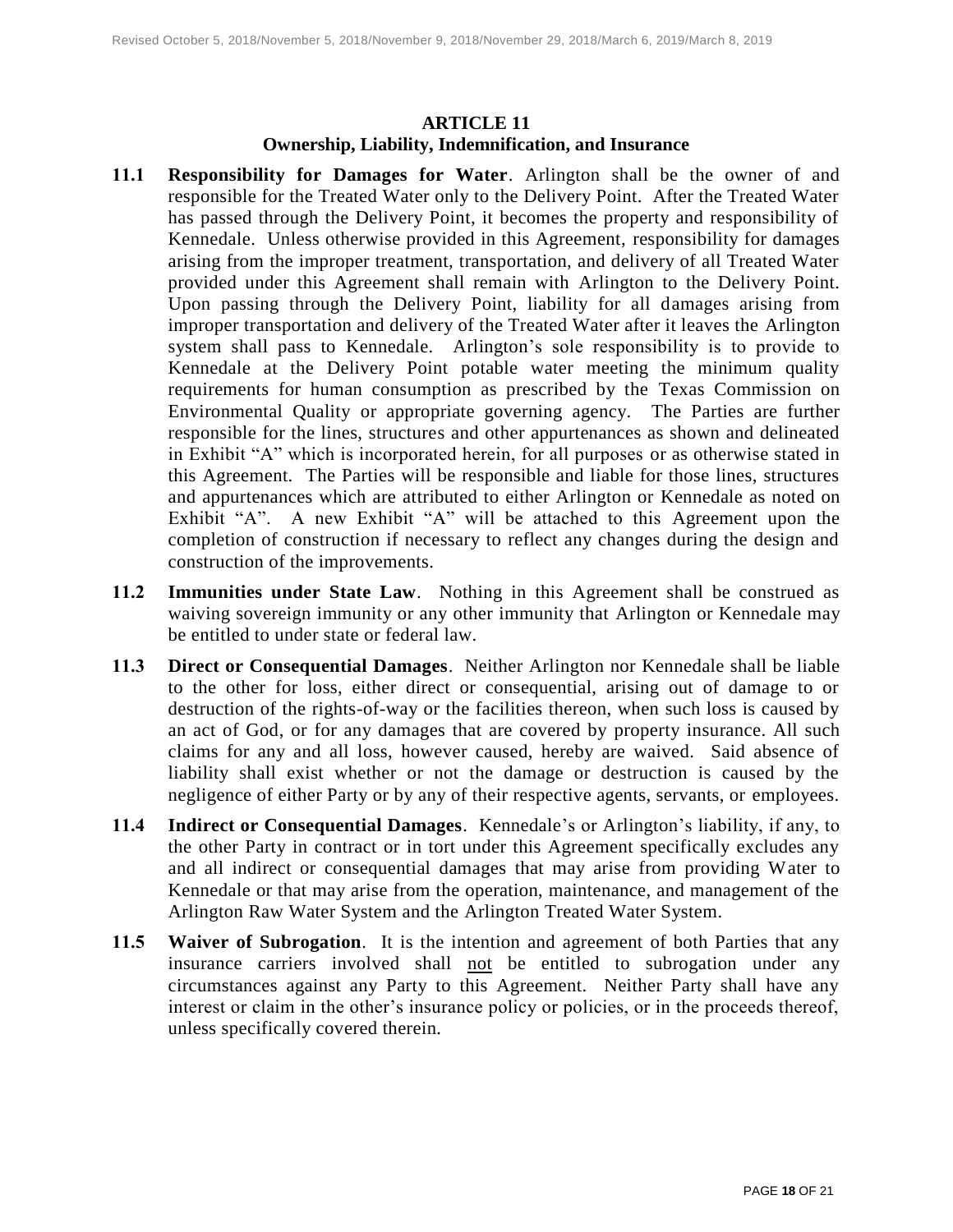#### **ARTICLE 12 Dispute Resolution**

**12.1 Non-binding mediation**. Each Party agrees that prior to filing a lawsuit or an administrative complaint with a regulatory agency on an issue related to the terms of this Agreement or otherwise related to water supply in lieu of this Agreement, the Party will submit the dispute to non-binding mediation. This provision survives termination of this Agreement.

# **ARTICLE 13 Notice**

- **13.1 Manner of Giving Notice**. Unless otherwise provided in this Agreement, any notice, communication, request, reply, advice, approval or consent herein provided or permitted to be given, made, or accepted by either Party to the other, must be in writing and may be given or be served by depositing the same in the United States Mail postpaid and registered or certified and addressed to the Party to be notified with return receipt requested, or by delivering the same to the Mayor or City Manager, addressed to the Party to be notified. Any such matter deposited in the mail in the manner hereinabove described shall become exclusively deemed to be effective, unless otherwise stated in this Agreement, from and after the earlier of actual receipt of notice or the expiration of four (4) days after it is so deposited. Any such notice given in any other manner shall be effective only if and when received by the Party to be notified.
- **13.2 Notice to Arlington**.

City Manager City of Arlington 101 W Abram St Arlington, Texas 76010

#### **13.3 Notice to Kennedale**.

City Manager City of Kennedale 405 Municipal Drive Kennedale, Texas 76060

- **13.4** The Parties shall have the right from time to time and at any time to change their respective addresses and each shall have the right to specify as its address any other address by written notice to the other Party.
- **13.5** Notices and communications of a routine nature (e.g. day-to-day interaction between employees of Arlington and Kennedale, including responses to questions) may be sent via email to the appropriate person.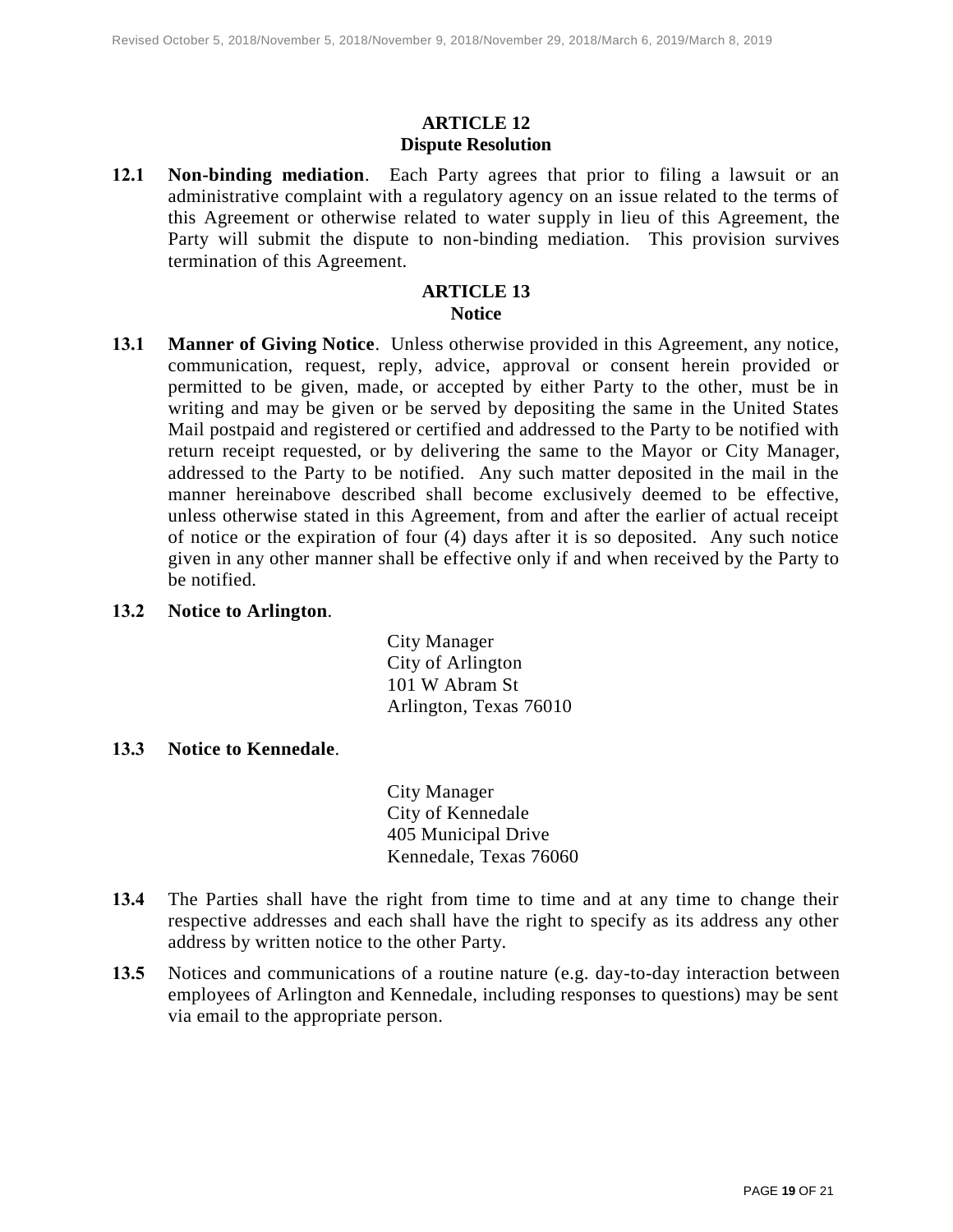## **ARTICLE 14 Miscellaneous Provisions**

- **14.1 Governing Law**. This Agreement shall be governed by the applicable law of the State of Texas and due performance by each Party or any action arising under this Agreement shall lie in Tarrant County, Texas. Jurisdiction and venue shall be in Tarrant County, Texas, and each of the Parties submits to personal jurisdiction in the state district courts in such county.
- **14.2 No Waiver.** Nothing in this Agreement shall be deemed to waive, modify or amend any legal defense available at law or in equity to any of the Parties nor to create any legal rights or claim on behalf of any third party. No Party waives, modifies, or alters to any extent whatsoever the availability of the defense of governmental immunity under the laws of the State of Texas or the United States.
- **14.3 Entire Agreement.** This Agreement and any Exhibits hereto embody the entire agreement and understanding of the Parties hereto and supersede any and all prior agreements, arrangements and understandings relating to the matters provided for herein. No amendment, waiver of compliance with any provision or condition hereof or consent pursuant to this Agreement shall be effective unless evidenced by an instrument in writing signed by the Party against whom enforcement of any amendment, waiver or consent is sought. This Agreement may not be amended or modified except in writing executed by all Parties and authorized by their respective governing bodies.
- **14.4 Partial Invalidity**. If any provision of this Agreement is held to be invalid, illegal, or unenforceable in any judicial action, the remaining provisions will be unaffected. In the event any provision of this Agreement is held to be invalid, illegal, or unenforceable in any judicial action, the Parties shall, upon the request of a Party, promptly renegotiate in good faith a new provision to eliminate the invalidity and to restore this Agreement, as nearly as possible, to its original intent and effect.
- **14.5 Duty to Review and Revise**. The Parties will review and revise this Agreement to ensure compliance with federal and state laws and rules and regulations as necessary.
- **14.6 Survival.** Any provision that by its terms survives the termination of this Agreement shall bind the Parties' legal representatives, heirs, and assigns as set forth herein.
- **14.7 Assignment.** This Agreement shall not be assignable by either Party without the prior written consent of the other Party nor in contravention of any other provisions contained herein.
- **14.8 Benefits.** This Agreement shall bind and the benefits thereof shall inure to the respective Parties hereto, their heirs, legal representative, executors, administrators, successors, and assigns. This Agreement shall not be construed as creating any rights in any third party or any duty to any third party.
- **14.9 Multiple Copies.** This Agreement may be simultaneously executed in several counterparts, each of which shall be an original and all of which shall be considered fully executed as of the date when all Parties have executed an identical counterpart, notwithstanding that all signatures may not appear on the same counterpart.